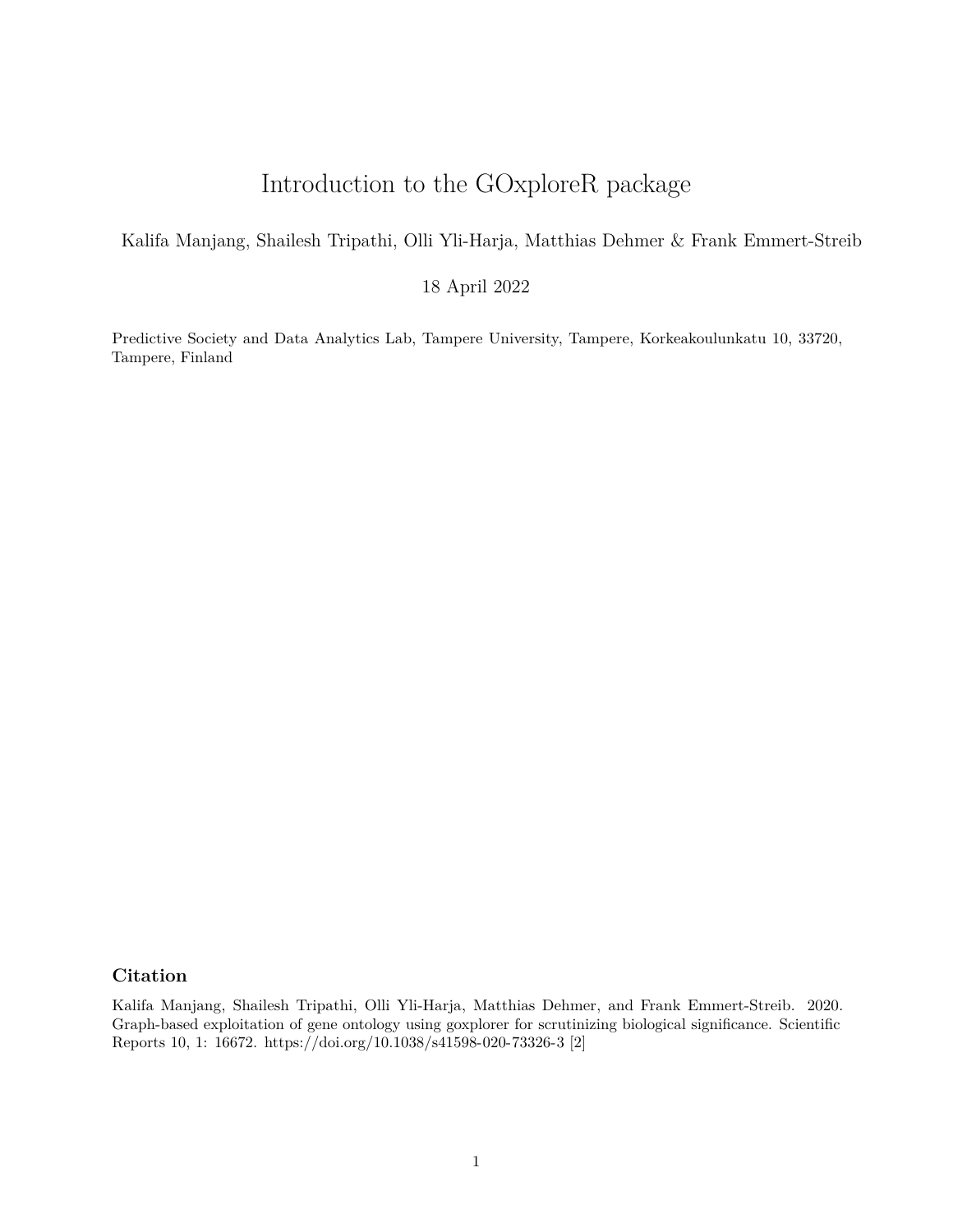# **Contents**

| Citation         |
|------------------|
| 3                |
| 3                |
| 3                |
| $\overline{4}$   |
| 5                |
| 5                |
| 6                |
| 6                |
| 7                |
| 7                |
| 8                |
| 8                |
| 9                |
| 10               |
| 10               |
| 10               |
| 11               |
| 14               |
| 15               |
| 17               |
| 17               |
| 18               |
| Conclusion<br>19 |
| 19               |

# **List of Figures**

|                | Degree distribution of the biological process GO-terms on level $4, \ldots, \ldots, \ldots, \ldots$ |  |
|----------------|-----------------------------------------------------------------------------------------------------|--|
| 2              | Degree distribution of the molecular function GO-terms on level $2, \ldots, \ldots, \ldots, \ldots$ |  |
| 3              | Degree distribution of the cellular component GO-terms on level $10. \ldots \ldots \ldots \ldots$   |  |
| $\overline{4}$ | Visualization of a reduced GO-DAG for Caenorhabilitis elegans. 14                                   |  |
| $5 -$          |                                                                                                     |  |
| -6             | The hierarchy levels for a list of GO-terms (y-axis) are shown in purple and the hierarchy levels   |  |
|                | for the maximal depth of paths in the GO-DAG passing through these GO-terms is shown in red. 16     |  |
|                |                                                                                                     |  |

# **List of Tables**

|--|--|--|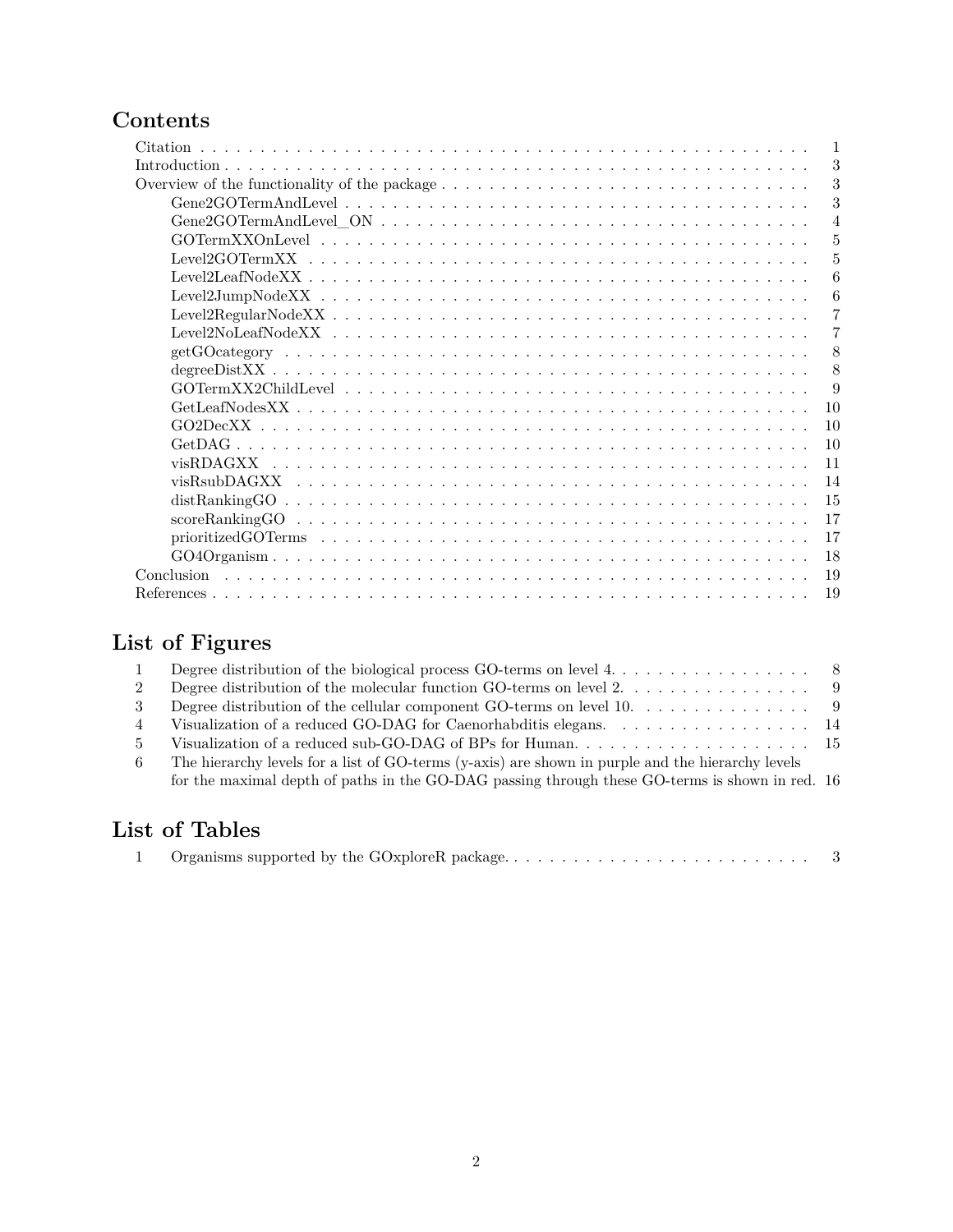# <span id="page-2-0"></span>**Introduction**

The GOxploreR package is an R package that provides a simple and efficient way to communicate with the gene ontology (GO) database. The gene ontology is a major bioinformatics initiative by the gene ontology consortium. The goal is to categorize the gene and gene product function. The ontology is structured into three distinct aspects of gene function: molecular function (MF), cellular component (CC), and biological process (BP) together with over 45,000 terms and 130,000 relations whereas the majority of information is centered around ten model organisms [\[1\]](#page-18-3). In addition, GO includes annotations by linking specific gene products to GO-terms. Currently, GO is the most comprehensive and widely used knowledgebase concerning functional information about genes.

| Organism                  | Name used as options in the package            | Number of genes |
|---------------------------|------------------------------------------------|-----------------|
| Human                     | "Homo sapiens"<br>"Human"                      | 19155           |
| Mouse                     | "Mus musculus"<br>"Mouse"                      | 20929           |
| Caenorhabditis elegans    | "Caenorhabditis elegans"<br>"Worm"             | 14697           |
| Drosophila melanogaster   | "Drosophila melanogaster"<br>"Fruit fly"       | 12683           |
| Rat                       | "Rattus norvegicus"<br>"Rat"                   | 19383           |
| Baker's yeast             | "Saccharomyces cerevisiae"<br>"Yeast"          | 5502            |
| Zebrafish                 | "Danio rerio"<br>"Zebrafish"                   | 20718           |
| Arabidopsis thaliana      | "Arabidopsis thaliana"<br>"Cress"              | 25891           |
| Schizosaccharomyces pombe | "Fission yeast"<br>"Schizosaccharomyces pombe" | 5055            |
| Escherichia coli          | "Escherichia coli"<br>"E.coli"                 | 3449            |

<span id="page-2-3"></span>Table 1: Organisms supported by the GOxploreR package.

This vignette gives an overview of the functionality provided by the GOxploreR package.

The package is freely available on CRAN and can be installed using the following command:

install.packages("GOxploreR")

The package function can be loaded using:

library(GOxploreR)

Note that the package needs to be installed to be loaded.

# <span id="page-2-1"></span>**Overview of the functionality of the package**

The following is a brief description of the package functionality.

## <span id="page-2-2"></span>**Gene2GOTermAndLevel**

The Gene2GOTermAndLevel function provides information associated with a list of genes. Given a gene or a list of genes, an organism, and a domain (BP, MF or CC) the function provides the Gene Ontology terms (GO-terms) associated with the genes and their respective levels of the DAG. The default argument of the domain is BP. For the arguments of the option 'organism' see Table [1.](#page-2-3)

```
# The cellular component gene ontology terms will be retrieve and their levels
Gene2GOTermAndLevel(genes = c(10212, 9833, 6713), organism = "Homo sapiens", domain = "CC")
```

| #>      | Entrezgene ID |                  | GO ID Domain Level |   |
|---------|---------------|------------------|--------------------|---|
| $#$ 1   |               | 10212 GO:0005634 | CC.                | 5 |
| $#$ 2   |               | 10212 GO:0005737 | CC                 | 3 |
| # > 3   |               | 10212 GO:0016607 | CC                 | 9 |
| $#$ > 4 |               | 10212 GO:0016020 | CC                 | 2 |
| # > 5   |               | 10212 GO:0005654 | CC                 | 7 |
| #> 6    |               | 9833 GO:0016020  | CC.                |   |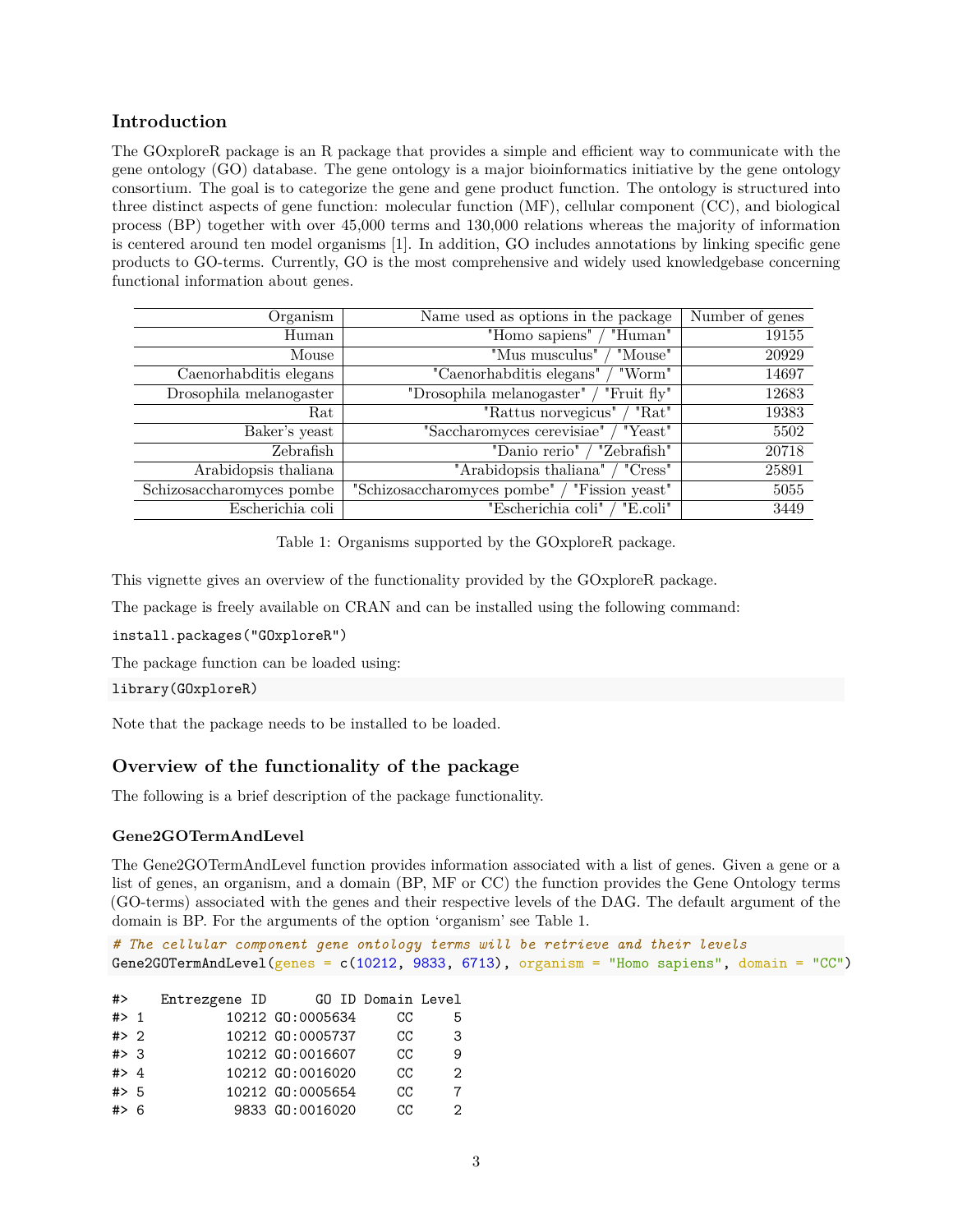| $#$ > 7 |        | 9833 GO:0005886 | cc | 3              |
|---------|--------|-----------------|----|----------------|
| # > 8   |        | 9833 GO:0005938 | CC | 4              |
| $#$ 9   |        | 9833 GO:0005634 | CC | 5              |
| # > 10  |        | 9833 GO:0005737 | cc | 3              |
| # > 11  |        | 6713 GO:0016021 | cc | 4              |
|         | # > 12 | 6713 GO:0016020 | CC | $\overline{2}$ |
|         | # > 13 | 6713 GO:0005783 | CC | 5              |
|         | # > 14 | 6713 GO:0005789 | CC | $\overline{7}$ |
|         | # > 15 | 6713 GO:0043231 | cc | 4              |
|         |        |                 |    |                |

*# The biological process gene ontology terms will be retrieve and their levels* Gene2GOTermAndLevel(genes = c(100000642, 30592, 58153, 794484), organism = "Danio rerio")

| #>      |        | Entrezgene ID GO ID Domain Level |                      |           |          |
|---------|--------|----------------------------------|----------------------|-----------|----------|
| $#$ 1   |        |                                  | 100000642 GO:0007186 | ΒP        | 5        |
| # $> 2$ |        |                                  | 100000642 GO:0050911 | BP        | 7        |
| # > 3   |        |                                  | 30592 GO:0045214     | BP        | 9        |
| #> 4    |        |                                  | 30592 GO:0060047     | <b>BP</b> | 5        |
| # $> 5$ |        |                                  | 30592 GO:0060038     | BP        | 9        |
| $#$ 6   |        |                                  | 30592 GO:0048738     | BP        | 7        |
| # $> 7$ |        |                                  | 30592 GO:0055005     | <b>BP</b> | 11       |
| #> 8    |        |                                  | 30592 GO:0055015     | BP        | 10       |
| #> 9    |        |                                  | 30592 GO:0055004     | BP        | 11       |
|         | # > 10 |                                  | 30592 GO:0045823     | BP        | 7        |
| $#$ 11  |        |                                  | 794484 GO:0008150    | ВP        | $\Omega$ |
|         |        |                                  |                      |           |          |

*# The molecular function gene ontology terms will be retrieve and their levels* Gene2GOTermAndLevel(genes = c(100009600, 18131, 100017), organism = "Mouse", domain = "MF")

| #>    |    | Entrezgene ID |                      | GO ID Domain Level |                |
|-------|----|---------------|----------------------|--------------------|----------------|
| #>    | 1  |               | 100009600 GD:0008270 | МF                 | 6              |
| #>    | 2  |               | 100009600 GD:0043565 | МF                 | 5              |
| #>    | 3  |               | 100009600 GD:0046872 | МF                 | 4              |
| #>    | 4  |               | 100009600 GD:0003677 | MF                 | 4              |
| #>    | 5  | 18131         | G0:0005515           | МF                 | 2              |
| # $>$ | 6  |               | 18131 GO:0005509     | МF                 | 5              |
| #>    | 7  |               | 18131 GO:0038023     | МF                 | $\mathbf{2}$   |
| #>    | 8  | 18131         | GO:0042802           | MF                 | 3              |
| #>    | 9  | 18131         | GO:0019899           | MF                 | 3              |
| #>    | 10 |               | 100017 GO:0005515    | МF                 | $\mathbf{2}$   |
| # $>$ | 11 |               | 100017 GO:0035650    | МF                 | 3              |
| #>    | 12 |               | 100017 GO:0001784    | МF                 | 5              |
| #>    | 13 |               | 100017 GO:0005102    | MF                 | 3              |
| #>    | 14 |               | 100017 GO:0005546    | MF                 | $\overline{7}$ |
| #>    | 15 |               | 100017 GO:0001540    | МF                 | 4              |
| #>    | 16 |               | 100017 GO:0050750    | МF                 | 5              |
| #>    | 17 |               | 100017 GO:0030159    | МF                 | 4              |
| #>    | 18 |               | 100017 GO:0030276    | MF                 | 3              |
| #>    | 19 |               | 100017 GO:0035612    | МF                 | 3              |
| #>    | 20 |               | 100017 GO:0035591    | MF                 | 3              |
| #> 21 |    |               | 100017 GO:0035615    | MF                 | 4              |

#### <span id="page-3-0"></span>**Gene2GOTermAndLevel\_ON**

This function is similar to the Gene2GOTermAndLevel function, the only difference is that this function queries the Ensembl database online (ON) for GO-terms (making it relatively slow). That means the results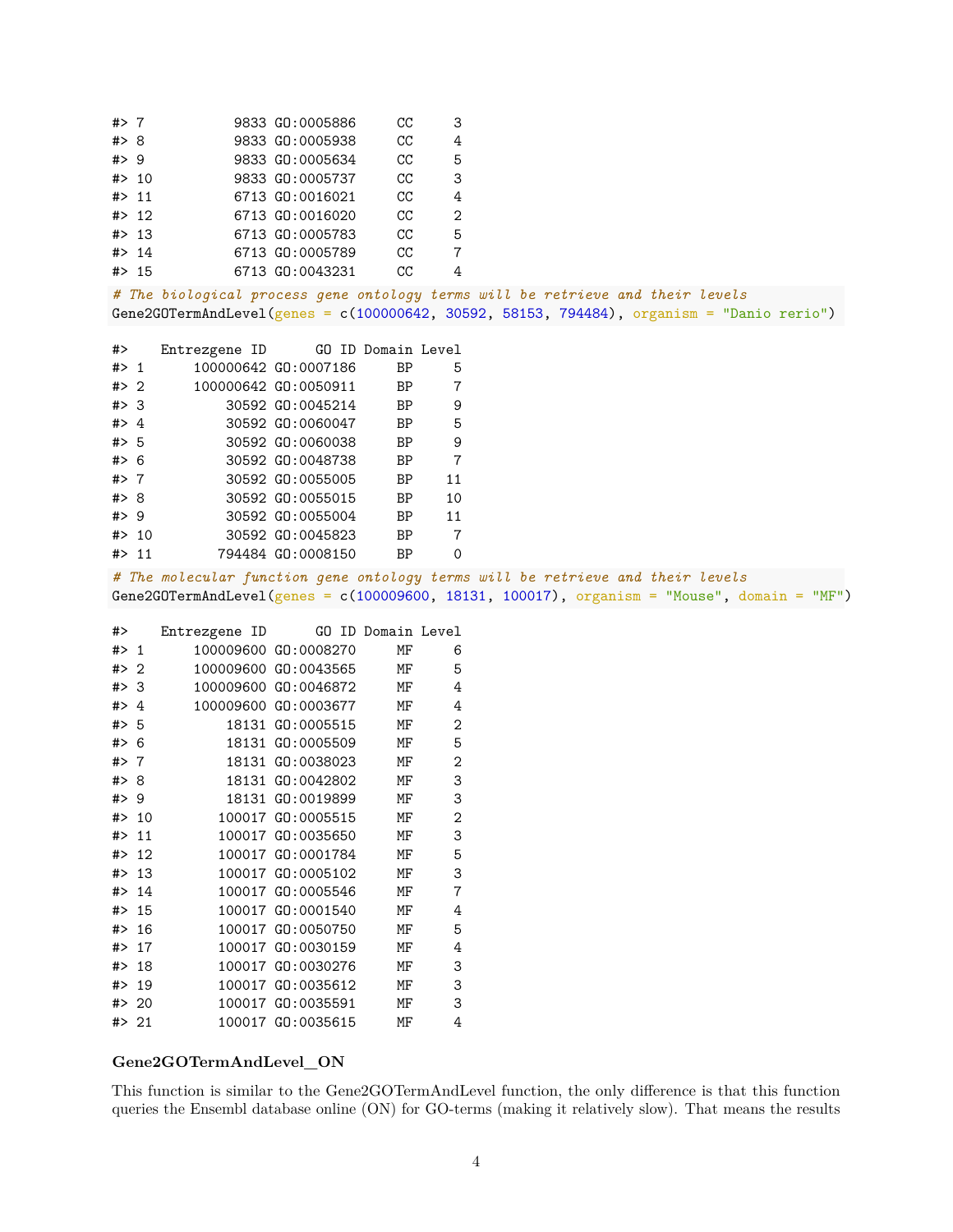from the Gene2GOTermAndLevel\_ON function are always up to date but an internet connection is needed for its execution. This function does not provide support for Escherichia coli.

```
# The cellular component gene ontology terms will be retrieve and their levels
Gene2GOTermAndLevel_ON(genes = c(10212, 9833, 6713), organism = "Homo sapiens", domain ="CC")
# The biological process gene ontology terms will be retrieve and their levels
Gene2GOTermAndLevel_ON(genes = c(100000711, 100000710, 100000277), organism = "Danio rerio")
```

```
# The molecular function gene ontology terms will be retrieve and their levels
Gene2GOTermAndLevel_ON(genes = c(100009609, 100017, 100034361), organism = "Mouse", domain = "MF")
```
#### <span id="page-4-0"></span>**GOTermXXOnLevel**

This function gives the level of a GO-term based on a DAG. The results for organism-specific GO-DAGs are the same as for the general GO-DAG. The XX in the name above should be replaced by either BP, MF, or CC.

```
# Retrieve the level of a GO biological process term
goterms <- c("GO:0009083","GO:0006631","GO:0006629","GO:0014811","GO:0021961")
GOTermBPOnLevel(goterm = goterms)
```

```
#> Term Level
#> 1 GO:0009083 8
#> 2 GO:0006631 7
#> 3 GO:0006629 3
#> 4 GO:0014811 19
#> 5 GO:0021961 15
# Retrieve the level of a GO molecular function term
goterms <- c("GO:0005515","GO:0016835","GO:0046976","GO:0015425","GO:0005261")
GOTermMFOnLevel(goterm = goterms)
#> Term Level
#> 1 GO:0005515 2
#> 2 GO:0016835 3
#> 3 GO:0046976 9
#> 4 GO:0015425 9
#> 5 GO:0005261 6
# Retrieve the level of a GO cellular component term
goterms <- c("GO:0055044","GO:0030427","GO:0036436","GO:0034980","GO:0048226")
GOTermCCOnLevel(goterm = goterms)
#> Term Level
#> 1 GO:0055044 2
#> 2 GO:0030427 2
```
#> 3 GO:0036436 10 #> 4 GO:0034980 7 #> 5 GO:0048226 7

#### <span id="page-4-1"></span>**Level2GOTermXX**

This function gives all the GO-terms from a given GO-level. These GO-terms can be from the general GO-DAG or from an organism-specific GO-DAG. If the "organism" argument is given, the GO-terms will be acquired from the organism's (organism supported by the package) DAG level, However, if no value for the "organism" parameter is given then the general GO-DAG is used (default). The XX in the name should be replaced by either BP, MF, or CC.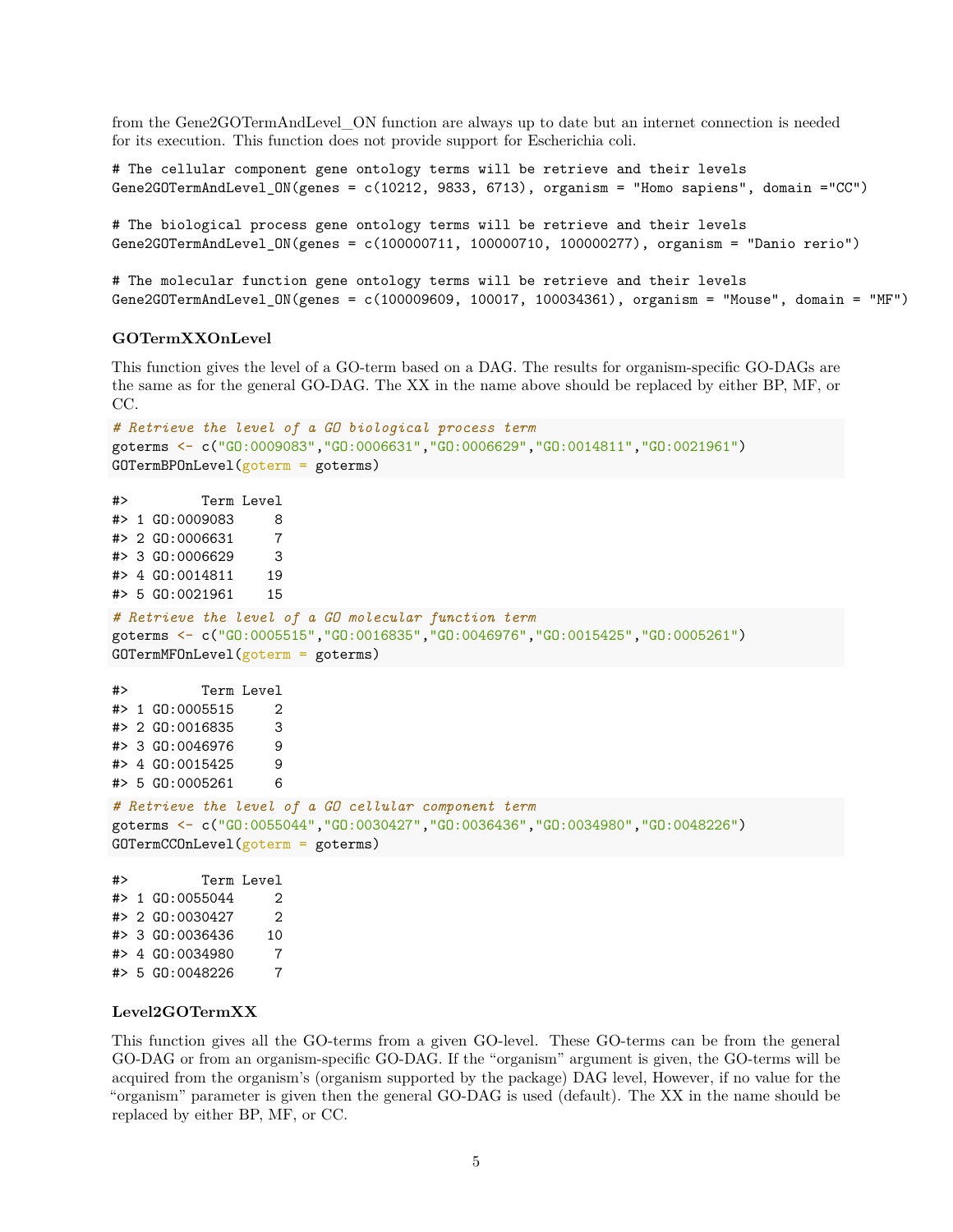```
# Retrieve all the GO-terms from a particular GO BP level
Level2GOTermBP(level = 1, organism = "Human")
#> [1] "GO:0008152" "GO:0032502" "GO:0002376" "GO:0048511" "GO:0043473"
#> [6] "GO:0040011" "GO:0023052" "GO:0009987" "GO:0000003" "GO:0007610"
#> [11] "GO:0050896"
# Retrieve all the GO-terms from a particular GO MF level
Level2GOTermMF(level = 14, organism = "Rat")
#> [1] "GO:0005391" "GO:0008553" "GO:0086039" "GO:0046961" "GO:1905056"
#> [6] "GO:1905059" "GO:0008900"
# Retrieve all the GO-terms from the general GO CC level
Level2G0TermCC(level = 14)
```
#> [1] "GO:0044203" "GO:0030085"

#### <span id="page-5-0"></span>**Level2LeafNodeXX**

This function gives all the leaf nodes from a particular GO-level. Leaf nodes can also be attained from the organism-specific GO-DAG. The "organism" parameter is optional. If supplied, the leaf node from the respective organism's level will be acquired. The default is the general GO-DAG. The XX should be substituted with either BP, MF, or CC.

```
# Get all leaf nodes from a GO BP level
Level2LeafNodeBP(level = 2, organism = "Danio rerio")
#> [1] "GO:0006807" "GO:0007586" "GO:0032259" "GO:0030431" "GO:0035176"
#> [6] "GO:0032504" "GO:1990845" "GO:0036268" "GO:0019835" "GO:0045730"
#> [11] "GO:0007624" "GO:0090618"
# Get all leaf nodes from a GO MF level
Level2LeafNodeMF(level = 12)
#> [1] "GO:0015375" "GO:0099635" "GO:1905054" "GO:1905058" "GO:0098695"
#> [6] "GO:0098697" "GO:0005314"
# Get all leaf nodes from a GO CC level
Level2LeafNodeCC(level = 10, organism = "Schizosaccharomyces pombe")
#> [1] "GO:1902377" "GO:1990342" "GO:0071957" "GO:0031942" "GO:0000124"
#> [6] "GO:0005662" "GO:0016586" "GO:0031618" "GO:0034991" "GO:0005751"
#> [11] "GO:1990707" "GO:0016514" "GO:0030126" "GO:0032221" "GO:0005671"
#> [16] "GO:0005749" "GO:0046695" "GO:0005658" "GO:0061499" "GO:0030875"
#> [21] "GO:0036266" "GO:0031262" "GO:0120104" "GO:0071339" "GO:0061496"
#> [26] "GO:0055031" "GO:0030998" "GO:1904834" "GO:0030958" "GO:0120105"
#> [31] "GO:0033698" "GO:0034990" "GO:0000136" "GO:0030127" "GO:0005742"
#> [36] "GO:0043599" "GO:0071627" "GO:0071958" "GO:0061493" "GO:0061497"
#> [41] "GO:0043625" "GO:0031307" "GO:0070692" "GO:0070985" "GO:1990574"
#> [46] "GO:0043505" "GO:0070691" "GO:1990612" "GO:0033551" "GO:0034044"
#> [51] "GO:0120106" "GO:0032865" "GO:0032585" "GO:0005750" "GO:1990537"
#> [56] "GO:1990941" "GO:0042720" "GO:0001401" "GO:0071986" "GO:0042721"
```
# <span id="page-5-1"></span>**Level2JumpNodeXX**

#> [61] "GO:0099616" "GO:0031303" "GO:0031309"

This function gives for a GO-level the GO-terms which correspond to jump Nodes (JNs). The JNs are GO-terms which have at least one child term not present in the level below the parent term. If no organism is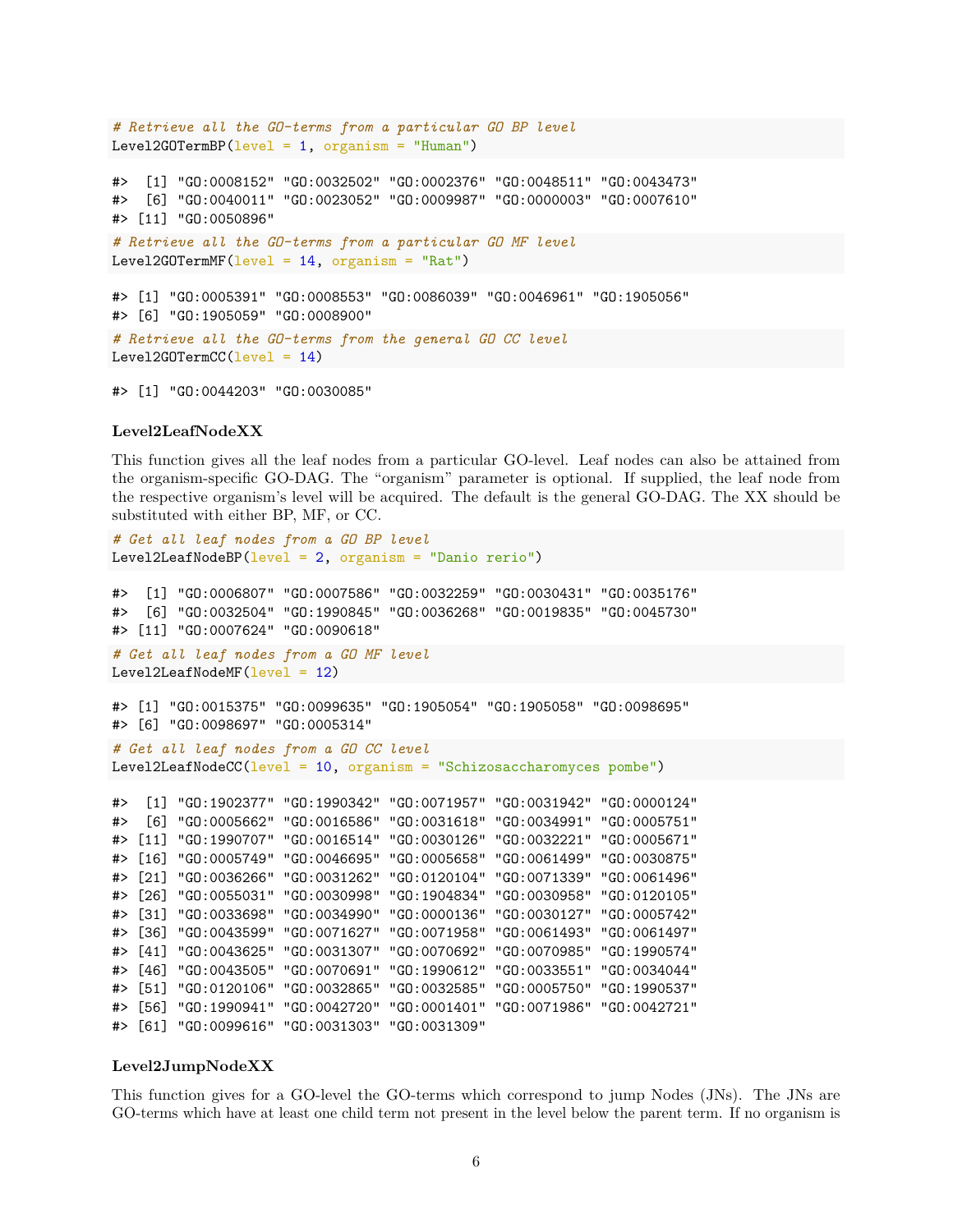given, the default is the general GO-DAG. The XX in the name should be substituted with BP, MF, or CC.

```
# All jump nodes from the GO BP level
head(Level2JumpNodeBP(level = 2, organism = "Home again)#> [1] "GO:0007155" "GO:0007568" "GO:0048856" "GO:0007154" "GO:0006955"
#> [6] "GO:0045730"
# All jump nodes from the GO MF level
head(Level2JumpNodeMF(level = 3, organism = "Home again)#> [1] "GO:0019239" "GO:0008233" "GO:0035591" "GO:0008047" "GO:0004888"
#> [6] "GO:0042393"
# All jump nodes from the GO CC level
head(Level2JumpNodeCC(level = 7, organism = "Home)#> [1] "GO:0060205" "GO:0005882" "GO:0042641" "GO:0030139" "GO:0033017"
#> [6] "GO:0030659"
```
#### <span id="page-6-0"></span>**Level2RegularNodeXX**

This function gives for a GO-level the GO-terms which correspond to regular Nodes (RNs). The RNs are those GO-terms whose child terms are all present in the level right below the parent's level. The XX in the name should be subsitituted with BP, MF, or CC.

```
# All regular nodes from the BP level
head(Level2RegularNodeBP(level = 9, organism = "Zebrafish"))#> [1] "GO:0002088" "GO:0060396" "GO:0048663" "GO:0071688" "GO:0014866"
#> [6] "GO:0019229"
# All regular nodes from the MF level
head(Level2RegularNodeMF(level = 7, organism = "Homes"))#> [1] "GO:0005244" "GO:0000976" "GO:0016531" "GO:0004725" "GO:0004983"
#> [6] "GO:0004722"
# All jump nodes from the CC level
head(Level2RegularNodeCC(level = 7))
```

```
#> [1] "GO:0002102" "GO:0015934" "GO:0015935" "GO:0090533" "GO:0032160"
#> [6] "GO:0032161"
```
### <span id="page-6-1"></span>**Level2NoLeafNodeXX**

This function gives all the GO-terms from a GO-level that are not leaf nodes. Similarly, all non-leaf GO-terms from an organism-specific DAG can be returned by providing the organism of interest. The default is the general GO-DAG. The XX in the name should be substituted with either BP, MF or CC.

```
# All GO-terms on a particular GO BP level that are not leaf nodes
Level2NoLeafNodeBP(level = 16, organism = "Homo sapiens")
#> [1] "GO:0072540" "GO:0014808" "GO:0060314" "GO:0045623" "GO:0051281"
#> [6] "GO:0051280" "GO:0045625" "GO:0031585" "GO:0045624" "GO:0021966"
# All GO-terms on a particular GO MF level that are not leaf nodes
Level2NoLeafNodeMF(level = 10, organism = "Caenorhabditis elegans")
```
#> [1] "GO:0004970" "GO:1904315" "GO:0005283" "GO:0010485" "GO:0015271"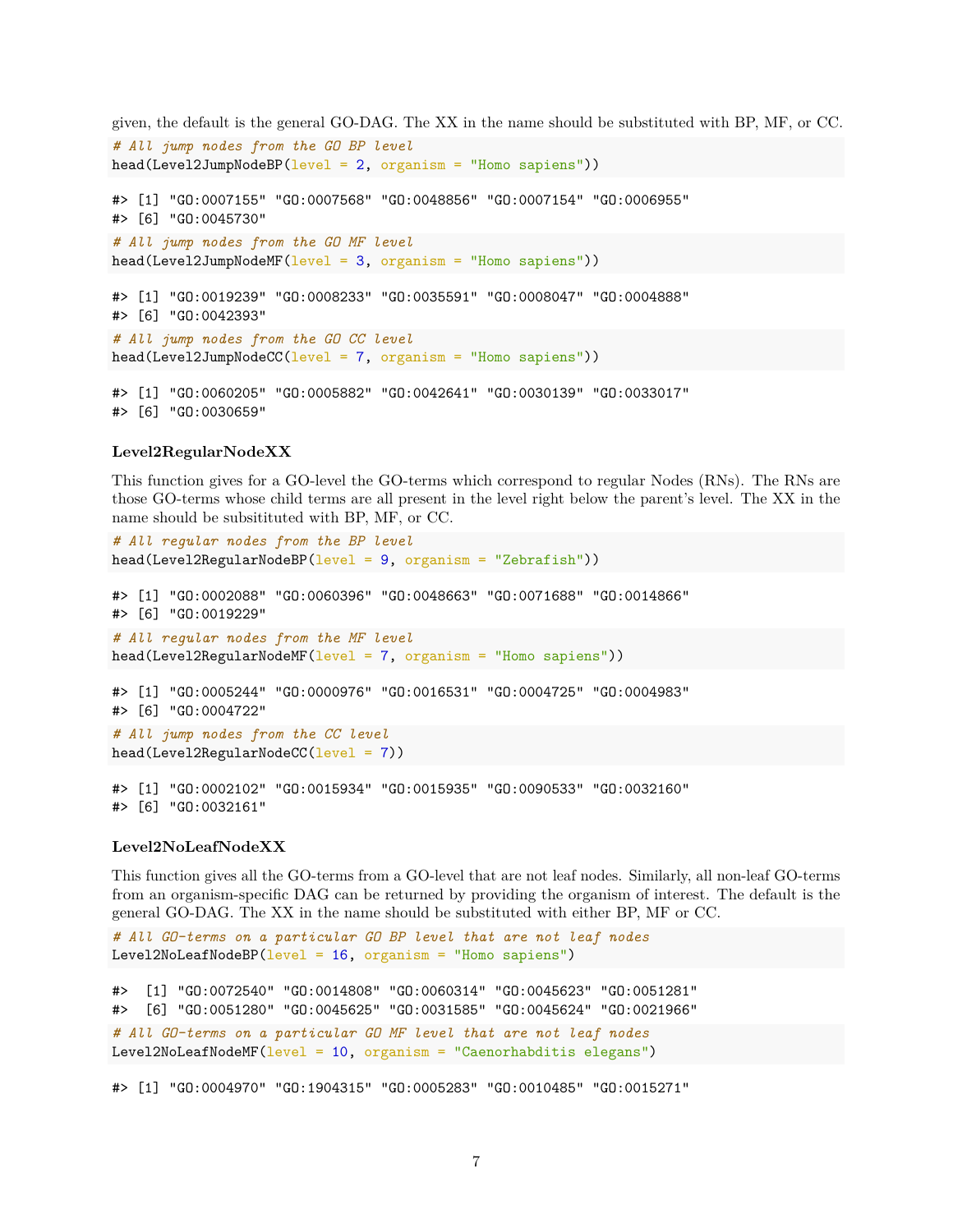```
# All GO-terms on a particular GO CC level that are not leaf nodes
Level2NoLeafNodeCC(level = 12, organism = "Homo sapiens")
```
#> [1] "GO:0098675"

### <span id="page-7-0"></span>**getGOcategory**

Given a GO-term or a list of GO-terms, this function returns the category of the term. The categories are jump nodes (JN), regular nodes (RN) and leaf nodes (LN).

goterm <- c("GO:0009083","GO:0006631","GO:0006629","GO:0016835","GO:0046976","GO:0048226")

```
# Returns the categories of the GO-terms in the list
getGOcategory(goterm = goterm)
```

| #> |                 | Term Category Domain |           |
|----|-----------------|----------------------|-----------|
|    | #> 1 GO:0009083 | JN                   | BP        |
|    | #> 2 GO:0006631 | JN                   | <b>BP</b> |
|    | #> 3 GO:0006629 | JN                   | BP        |
|    | #> 4 GO:0016835 | JN                   | МF        |
|    | #> 5 GO:0046976 | T.N                  | МF        |
|    | #> 6 GO:0048226 | T.N                  | CC.       |

### <span id="page-7-1"></span>**degreeDistXX**

This function obtains the degree distribution of the GO-terms on a GO-level. A bar plot is obtained which shows how many nodes in the GO-level have a certain degree k. The XX in the name should be substituted with either BP, MF, or CC.





<span id="page-7-2"></span>Figure 1: Degree distribution of the biological process GO-terms on level 4.

```
# Degree distribution of the GO-terms on a particular GO MF level
degreeDistMF(level = 2)
```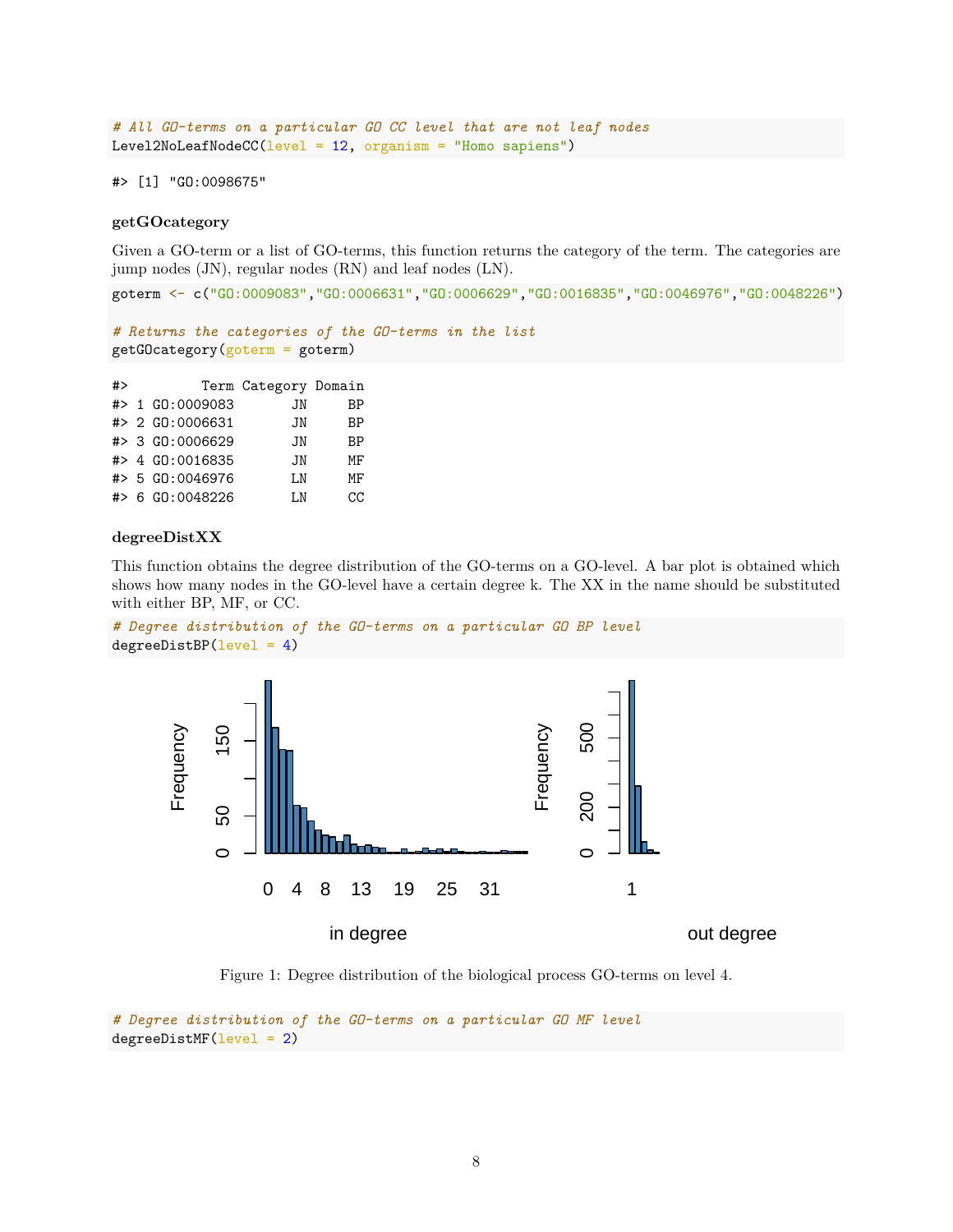

<span id="page-8-1"></span>Figure 2: Degree distribution of the molecular function GO-terms on level 2.





<span id="page-8-2"></span>Figure 3: Degree distribution of the cellular component GO-terms on level 10.

# <span id="page-8-0"></span>**GOTermXX2ChildLevel**

For a GO-term it's children level are derived. The XX in the name should be substituted with BP, MF, or CC.

```
# Get the level of a GO BP term's children
GOTermBP2ChildLevel(goterm = "GO:0007635")
#> $Terms
#> [1] "GO:0007636" "GO:0007637" "GO:0042048" "GO:0061366"
#>
#> $Level
#> [1] 5 7 4 6
# Get the level of a GO MF term's children
GOTermMF2ChildLevel(goterm = "GO:0098632")
```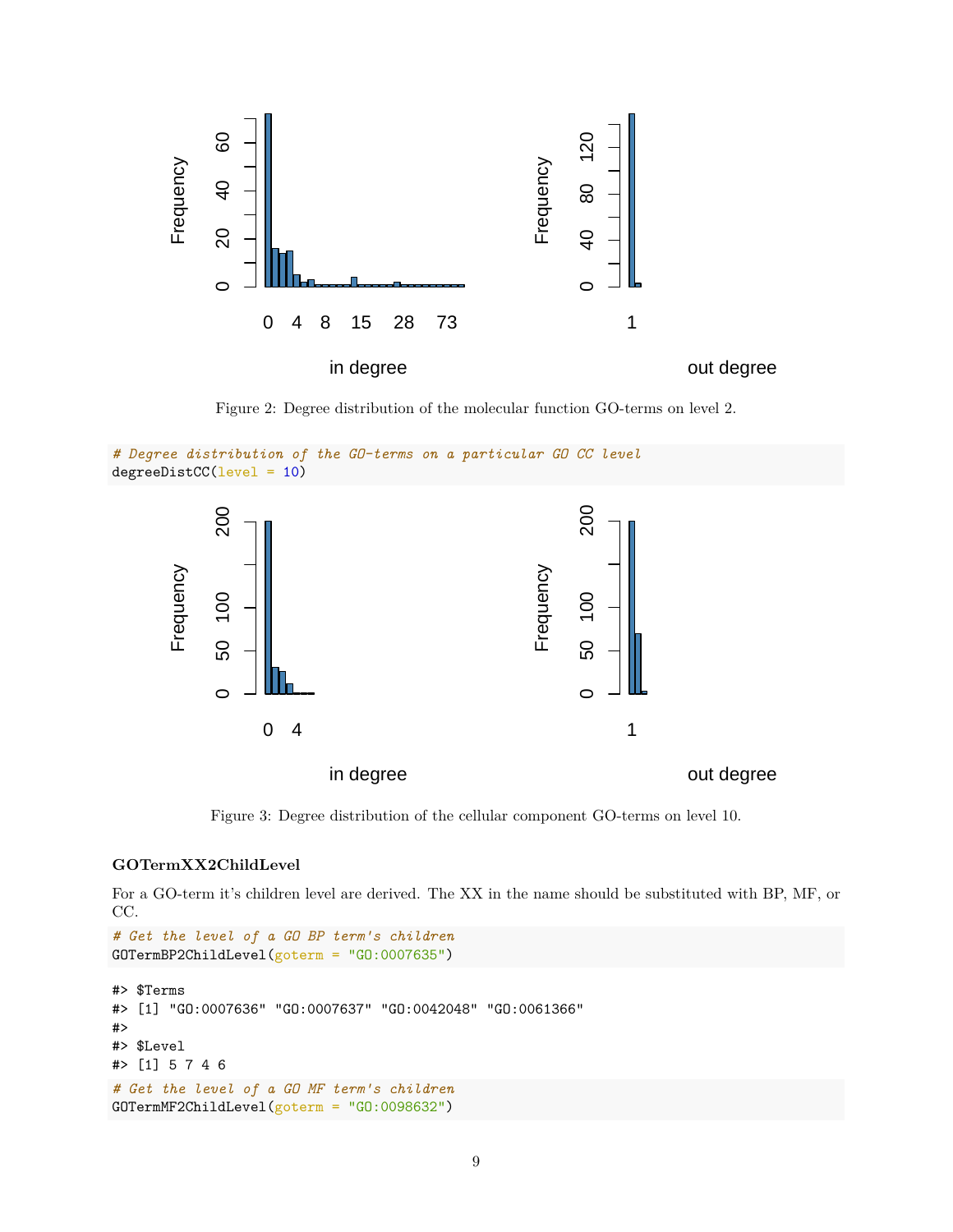```
#> $Terms
#> [1] "GO:0086080" "GO:0098641"
#>
#> $Level
#> [1] 6 6
# Get the level of a GO CC term's children
GOTermCC2ChildLevel(goterm = "GO:0071735")
#> $Terms
#> [1] "GO:0071736" "GO:0071737"
#>
#> $Level
#> [1] 5 7
```
#### <span id="page-9-0"></span>**GetLeafNodesXX**

This function gives all the leaf nodes of a certain organism. If the input value is empty or is "BP," "MF"" or "CC"" the default DAG is the general GO-DAG. The value for XX should be subsituted with BP, MF or CC.

# All leaf nodes from the GO BP tree GetLeafNodesBP("BP")

# All leaf nodes from the GO CC tree GetLeafNodesCC(organism = "Caenorhabditis elegans")

#### <span id="page-9-1"></span>**GO2DecXX**

This function returns all descedant child nodes of a GO-term. That means, we begin from a GO-term and find all the GO-terms of its children and their children until we reach all the way down of the DAG. The XX in the name should be substituted with BP, MF or CC.

```
# Biological process GO-term descendant terms
GO2DecBP(goterm = "GO:0044582")
```

```
#> [1] "GO:1900497" "GO:1900498" "GO:1900499"
# Molecular function GO-term descendant terms
GO2DecMF(goterm = "GO:0008553")
```
#> [1] "GO:0008900"

```
# Cellular component GO-term descendant terms
GO2DecCC(goterm = "GO:0031233")
```
#> [1] "GO:0031237" "GO:0031362" "GO:0071575" "GO:1990914"

#### <span id="page-9-2"></span>**GetDAG**

This function gives the GO-terms in the Gene Ontology as an edgelist corresponding to a directed acyclic graph (DAG) for the GO-terms of a certain organism. This can also be obtained for the general GO-DAG (not organism-specific).

```
# Represent all the BP gene association GO-terms for human as an edgelist
head(GetDAG(organism = "Human", domain = "BP"))
```
 $#$  [,1] [,2] #> [1,] "GO:0008150" "GO:0000003" #> [2,] "GO:0008150" "GO:0002376"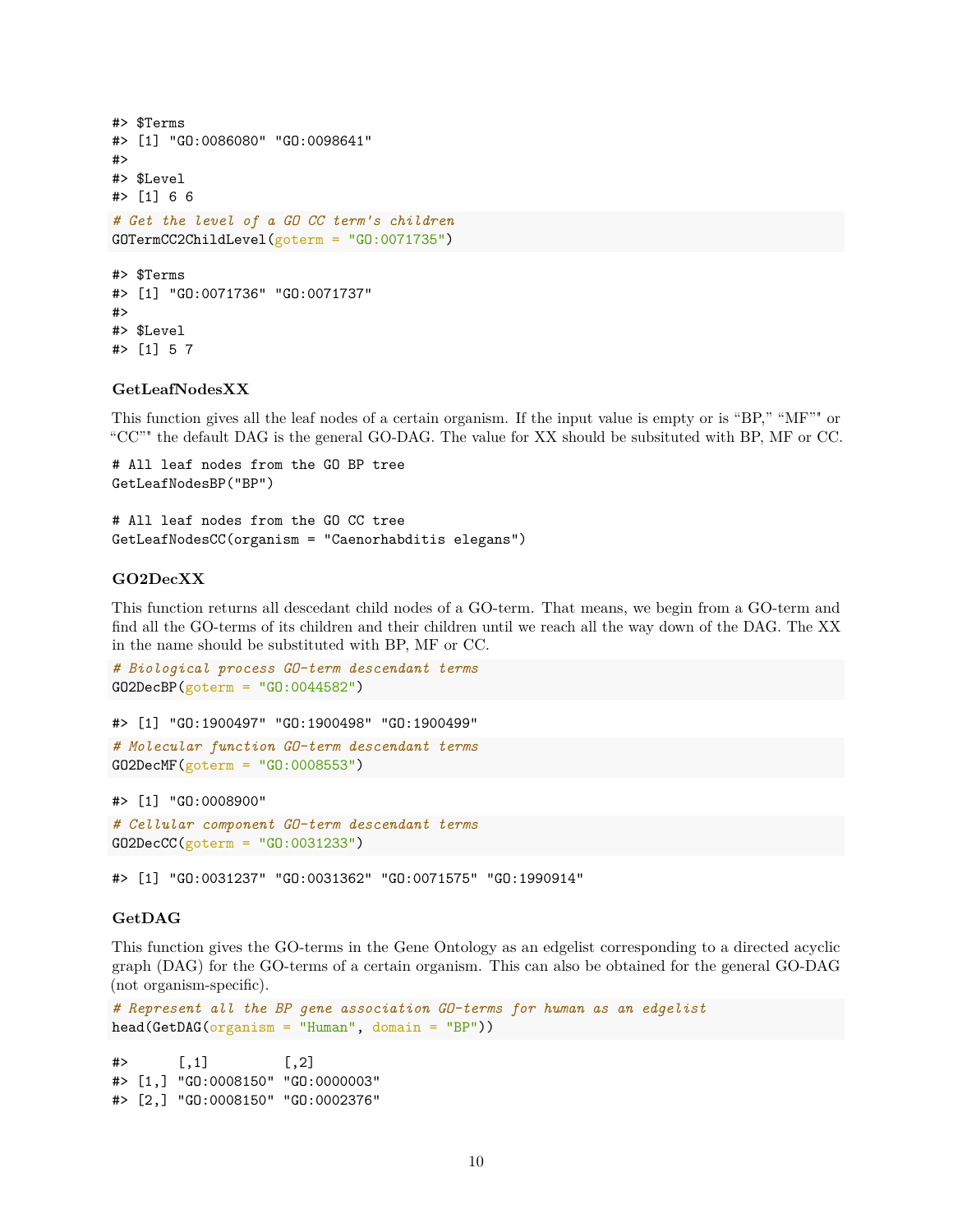```
#> [3,] "GO:0008150" "GO:0007610"
#> [4,] "GO:0008150" "GO:0008152"
#> [5,] "GO:0008150" "GO:0009758"
#> [6,] "GO:0008150" "GO:0009987"
# Represent all the MF gene association GO-terms for Mouse as an edgelist
head(GetDAG(organism = "Mouse", domain = "MF"))
\# [,1] [,2]
#> [1,] "GO:0003674" "GO:0140110"
#> [2,] "GO:0003674" "GO:0003824"
#> [3,] "GO:0003674" "GO:0038024"
#> [4,] "GO:0003674" "GO:0045735"
#> [5,] "GO:0003674" "GO:0005198"
#> [6,] "GO:0003674" "GO:0005215"
# Represent all the CC gene association GO-terms for Caenorhabditis elegans as an edgelist
head(GetDAG(organism = "Caenorhabditis elegans", domain = "CC"))
\# [,1] [,2]
#> [1,] "GO:0005575" "GO:0005622"
#> [2,] "GO:0005575" "GO:0032991"
#> [3,] "GO:0005575" "GO:0110165"
```
#> [4,] "GO:0005622" "GO:0000151"

#> [5,] "GO:0005622" "GO:0000159" #> [6,] "GO:0005622" "GO:0000178"

#### <span id="page-10-0"></span>**visRDAGXX**

The visualization of a GO-DAG is difficult primarily because of the size of the graphs containing thousands of GO-terms. For this reason, we invented a simple method that combines GO-terms with similar characteristics together. This includes a global summary of all GO-terms in the DAG. Every node in the reduced DAG comprises 1 or more GO-terms and these GO-terms can be accessed by using certain information (i.e. the level and what type of node category they represent for example "RN," "JN" or "LN"). This is what we call the reduced GO-DAG for an organism. Furthermore, the function returns a list which contains the GO-terms in each category and the plot of the reduced DAG. To retrieve just the GO-terms in each category, the "plot" argument can be set to "FALSE" . The XX in the name should be substituted with BP, MF or CC. The total number of GO-terms in each node is represented by the node label. For instance, in Figure [4](#page-13-1), Level 0 (i.e. "L0 RN") has 1 GO-term present in the node category.

The label "J,""R" and "L" on the right side of Figure [4](#page-13-1) gives the number of connections between the regular node (RN) on the level and the nodes right below it (RN are nodes that have all their children nodes represented in the next level). For example, on L1, The label  $J = 5$ ,  $R = 9$  and  $L = 6$  means that the RNs on the level have 5 of it's children nodes as Jump nodes (JN) on L2, 9 of it's descendant are Regular nodes (RN) and 6 of its children GO-terms on L2 are leaf nodes (LN).

*# The GO-terms in each node category of the reduced Caenorhabditis elegans GO-DAG* head(visRDAGMF(organism = "Caenorhabditis elegans", plot = FALSE))

#> \$`L5 RN` #> [1] "GO:0004672" "GO:0000030" "GO:0016791" "GO:0008528" "GO:0004519" #> [6] "GO:0050661" "GO:0008417" "GO:0043565" "GO:0003727" "GO:0016174" #> [11] "GO:0016972" "GO:0050660" "GO:0061630" "GO:0042626" "GO:0004197" #> [16] "GO:0004180" "GO:0008017" "GO:0035091" "GO:0019901" "GO:0030295" #> [21] "GO:0003857" "GO:0051377" "GO:0019843" "GO:0008135" "GO:0004104" #> [26] "GO:0003729" "GO:0016597" "GO:0004190" "GO:0004177" "GO:0016307" #> [31] "GO:0000828" "GO:0035673" "GO:0015927" "GO:0004540" "GO:0070491"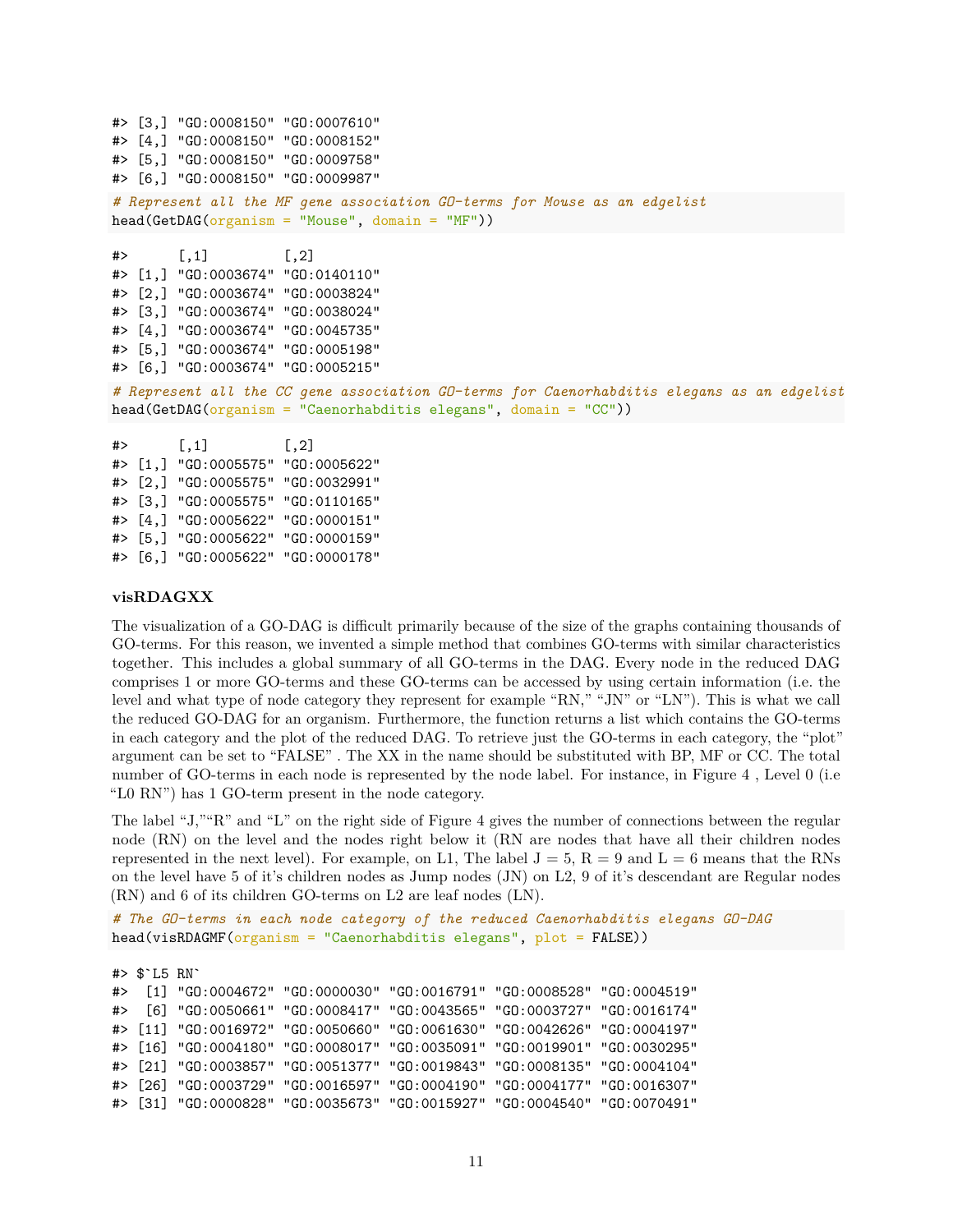#> [41] "GO:0003725" "GO:0004611" "GO:0017076" "GO:0004407" "GO:0004620" #> [46] "GO:0019171" "GO:0004864" "GO:0008376" "GO:0008320" "GO:0004527" #> [51] "GO:0008081" "GO:0008375" "GO:0003997" "GO:0005179" "GO:0004866" #> [56] "GO:0015165" "GO:0031543" "GO:0036002" "GO:0017069" "GO:0019903" #> [61] "GO:0031490" "GO:0008378" "GO:0015020" "GO:0003953" "GO:0005160" #> [66] "GO:0019205" "GO:0070569" "GO:0016462" "GO:0043175" "GO:0008173" #> [71] "GO:0015929" "GO:0004311" "GO:0004470" "GO:0052742" "GO:0004353" #> [76] "GO:0008235" "GO:0005092" "GO:0016407" "GO:0003884" "GO:0035596" #> [81] "GO:0001727" "GO:0018455" "GO:0004731" "GO:0008318" "GO:0004753" #> [86] "GO:0004576" "GO:0004645" "GO:0072542" "GO:0061629" "GO:0033613" #> [91] "GO:0034338" "GO:0004084" "GO:0005104" "GO:0046914" "GO:0034979" #> [96] "GO:0051723" "GO:0008227" "GO:0033744" "GO:0016410" #> #> \$`L9 LN` #> [1] "GO:0052906" "GO:0060002" "GO:0003724" "GO:0031151" "GO:0032143" #> [6] "GO:0032142" "GO:0032181" "GO:0015280" "GO:0046975" "GO:0000062" #> [11] "GO:0004671" "GO:0046961" "GO:0046933" "GO:0008510" "GO:0015616" #> [16] "GO:0004439" "GO:0008311" "GO:0000979" "GO:0008553" "GO:0015410" #> [21] "GO:0005391" "GO:0008310" "GO:0022841" "GO:0005005" "GO:0005025" #> [26] "GO:0042800" "GO:0015279" "GO:0033192" "GO:0001162" "GO:0043813" #> [31] "GO:0015141" "GO:0052905" "GO:0022889" "GO:0005313" "GO:0003918" #> [36] "GO:0005366" "GO:0046974" "GO:0042799" "GO:1905502" "GO:0001164" #> [41] "GO:0005415" "GO:0015183" "GO:0005247" "GO:0019799" "GO:0015131" #> [46] "GO:0015140" "GO:0005248" "GO:0005229" "GO:0005228" "GO:0052909" #> [51] "GO:0016316" "GO:0000064" "GO:0015181" "GO:0015189" "GO:0034597" #> [56] "GO:1990189" "GO:0005436" #> #> \$`L3 RN` #> [1] "GO:0016757" "GO:0004888" "GO:0004497" "GO:0016705" "GO:0003700" #> [6] "GO:0016684" "GO:0003676" "GO:0019899" "GO:0005548" "GO:0043021" #> [11] "GO:0050839" "GO:0016772" "GO:0031369" "GO:0042802" "GO:0016788" #> [16] "GO:0030276" "GO:0003712" "GO:0016651" "GO:0016849" "GO:0008092" #> [21] "GO:0016798" "GO:0016765" "GO:0019904" "GO:0046332" "GO:0016746" #> [26] "GO:0000149" "GO:0016627" "GO:0008134" "GO:0046983" "GO:0016810" #> [31] "GO:0019825" "GO:0140223" "GO:0051536" "GO:0031072" "GO:0016846" #> [36] "GO:0042277" "GO:0140312" "GO:0051213" "GO:0019207" "GO:0051018" #> [41] "GO:0016614" "GO:0016817" "GO:0016638" "GO:0015144" "GO:0099106" #> [46] "GO:0005539" "GO:0019838" "GO:0005496" "GO:0016701" "GO:0016886" #> [51] "GO:0016866" #> #> \$`L10 RN` #> [1] "GO:0004970" "GO:1904315" "GO:0005283" "GO:0010485" "GO:0015271" #> #> \$`L7 LN` #> [1] "GO:0004715" "GO:0045174" "GO:0004675" "GO:0003924" "GO:0034046" #> [6] "GO:0004693" "GO:0003691" "GO:0061575" "GO:0008353" "GO:0032357" #> [11] "GO:0070273" "GO:0008198" "GO:0008199" "GO:0032137" "GO:0004385" #> [16] "GO:0003688" "GO:0004741" "GO:0072518" "GO:0003873" "GO:1990817" #> [21] "GO:0019706" "GO:0015440" "GO:0052591" "GO:0003968" "GO:0004343" #> [26] "GO:0043047" "GO:0004320" "GO:0016295" "GO:0016296" "GO:0004313" #> [31] "GO:0004340" "GO:0008865" "GO:0019158" "GO:0003980" "GO:0004170" #> [36] "GO:0004651" "GO:0004484" "GO:0004709" "GO:0008143" "GO:0008266" #> [41] "GO:0032266" "GO:0008107" "GO:0032041" "GO:0008254" "GO:0070260"

#> [36] "GO:0030515" "GO:0051287" "GO:0008374" "GO:0004368" "GO:0004000"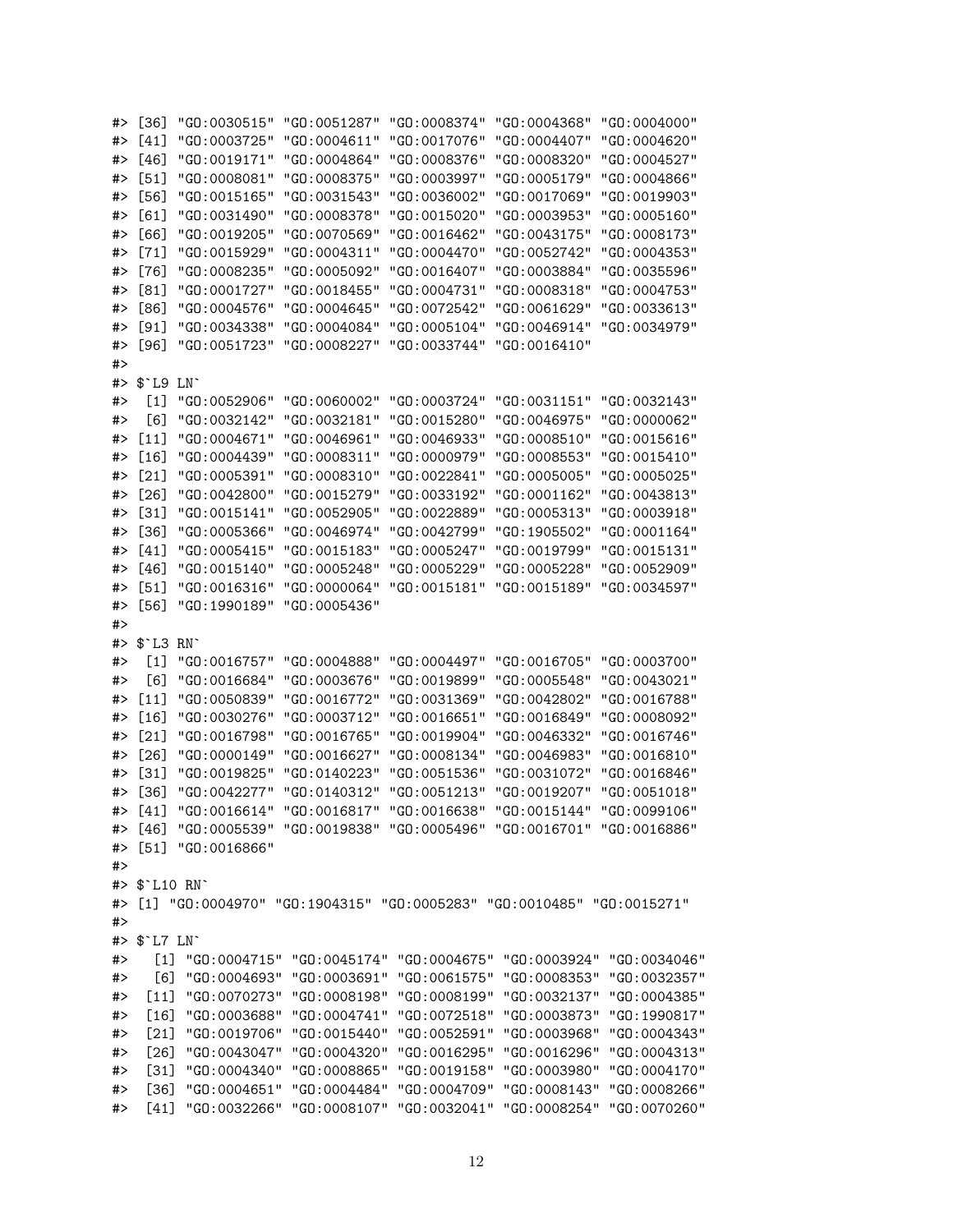```
#> [46] "GO:0004758" "GO:0010314" "GO:0015199" "GO:0047220" "GO:0016531"
#> [51] "GO:0008441" "GO:0047499" "GO:0004558" "GO:0070140" "GO:0008330"
#> [56] "GO:0004378" "GO:0008240" "GO:0046525" "GO:0004983" "GO:0000774"
#> [61] "GO:0004849" "GO:0052918" "GO:0052926" "GO:0004742" "GO:0016263"
#> [66] "GO:0000014" "GO:0004362" "GO:0003872" "GO:0004017" "GO:0046403"
#> [71] "GO:0003985" "GO:0052717" "GO:0003983" "GO:0004382" "GO:0045134"
#> [76] "GO:0052925" "GO:0004135" "GO:0004095" "GO:0004001" "GO:0004798"
#> [81] "GO:0003841" "GO:0008890" "GO:0008253" "GO:0070037" "GO:0004861"
#> [86] "GO:0004032" "GO:0016287" "GO:0004662" "GO:0004483" "GO:0004844"
#> [91] "GO:0036424" "GO:0036425" "GO:0008271" "GO:0004663" "GO:0004377"
#> [96] "GO:0047710" "GO:1990259" "GO:0016300" "GO:0016435" "GO:0044594"
#> [101] "GO:0005547" "GO:0032034" "GO:0017005" "GO:0046964" "GO:0004024"
#> [106] "GO:0004581" "GO:0004144" "GO:0003747" "GO:0004149" "GO:0015095"
#> [111] "GO:0016922" "GO:0008349" "GO:0052917" "GO:0052824" "GO:0003934"
#> [116] "GO:0008519" "GO:0052692" "GO:0101006" "GO:1903763" "GO:0052650"
#> [121] "GO:0015227" "GO:0004435" "GO:0004780" "GO:0015491" "GO:0004711"
#> [126] "GO:0008466" "GO:0004679" "GO:0008028" "GO:0042392" "GO:0016231"
#> [131] "GO:0004703" "GO:0004687" "GO:0055077" "GO:0034736" "GO:0004092"
#> [136] "GO:0003825" "GO:0046969" "GO:0004656" "GO:0004482" "GO:0018114"
#> [141] "GO:0030378" "GO:0008120" "GO:0005355" "GO:0004694" "GO:0015136"
#> [146] "GO:0030297" "GO:0034431" "GO:0034432" "GO:0004862" "GO:0008458"
#> [151] "GO:0050211" "GO:0001641" "GO:0106050" "GO:0005185"
#>
#> $`L1 RN`
#> [1] "GO:0003824" "GO:0005198" "GO:0060090"
# RN GO-terms on level 1 can be access as follows
visRDAGMF(organism = "Caenorhabditis elegans", plot = FALSE)$"L1 RN"
#> [1] "GO:0003824" "GO:0005198" "GO:0060090"
# JN GO-terms on level 9 can be access as follows
visRDAGMF(organism = "Caenorhabditis elegans", plot = FALSE)$"L9 JN"
#> [1] "GO:0015379"
# LN GO-terms on level 14 can be access as follows
visRDAGMF(organism = "Caenorhabditis elegans", plot = FALSE)$"L11 LN"
#> [1] "GO:0005335" "GO:0022848" "GO:0008068" "GO:0043994" "GO:0046972"
#> [6] "GO:0005332" "GO:0004972" "GO:0005219" "GO:0048763" "GO:0005250"
#> [11] "GO:0005330" "GO:0008511"
# Represent the molecular function GO-DAG for organism Caenorhabditis elegans
visRDAGMF(organism = "Caenorhabditis elegans", plot = TRUE)[["plot"]]
```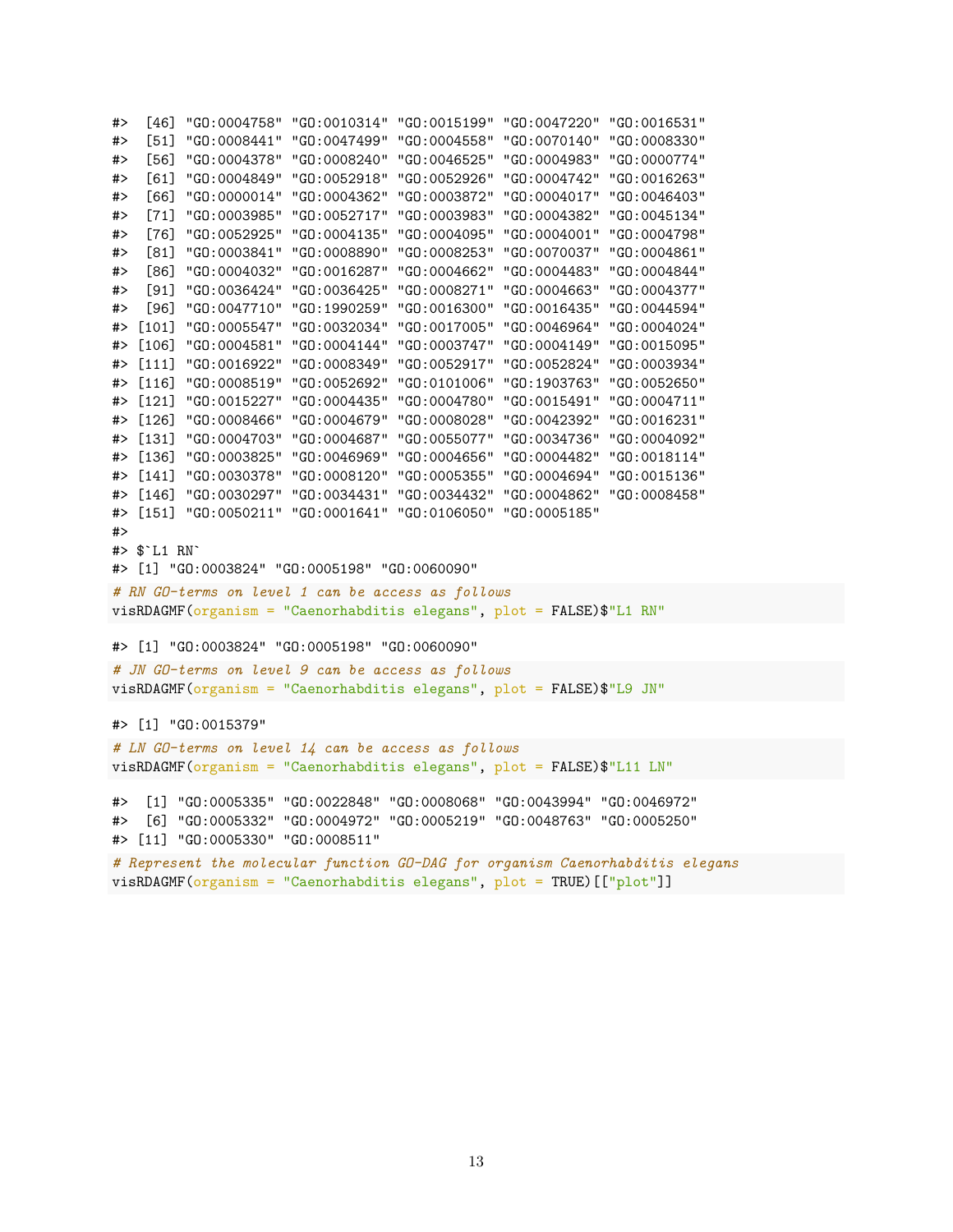

<span id="page-13-1"></span>Figure 4: Visualization of a reduced GO-DAG for Caenorhabditis elegans.

# <span id="page-13-0"></span>**visRsubDAGXX**

The visRsubDAGXX function is similar to the visRDAGXX function, however, it visualizes an organismspecific sub-GO-DAG. The input of the function is a list of organism-specific GO-terms. If this list contains not all GO-terms of the organism, then category nodes are faded out. The XX in the function can be substituted with BP, MF or CC.

```
Terms <- c("GO:0022403","GO:0000278","GO:0006414","GO:0006415","GO:0006614",
           "GO:0045047","GO:0072599","GO:0006613","GO:0000279","GO:0000087",
           "GO:0070972","GO:0000184","GO:0000280","GO:0007067","GO:0006413",
           "GO:0048285","GO:0006412","GO:0000956","GO:0006612","GO:0019080",
           "GO:0019083","GO:0016071","GO:0006402","GO:0043624","GO:0043241",
           "GO:0006401","GO:0072594","GO:0022904","GO:0019058","GO:0032984",
           "GO:0045333","GO:0006259","GO:0051301","GO:0022900","GO:0006396",
           "GO:0060337","GO:0071357","GO:0034340","GO:0002682","GO:0051320",
           "GO:0045087","GO:0051325","GO:0022411","GO:0016032","GO:0044764",
           "GO:0022415","GO:0051329","GO:0050776","GO:0030198","GO:0043062")
```

```
# visualization the DAG node categories of the given biological process GO-terms
visRsubDAGBP(goterm = Terms, organism = "Human")
```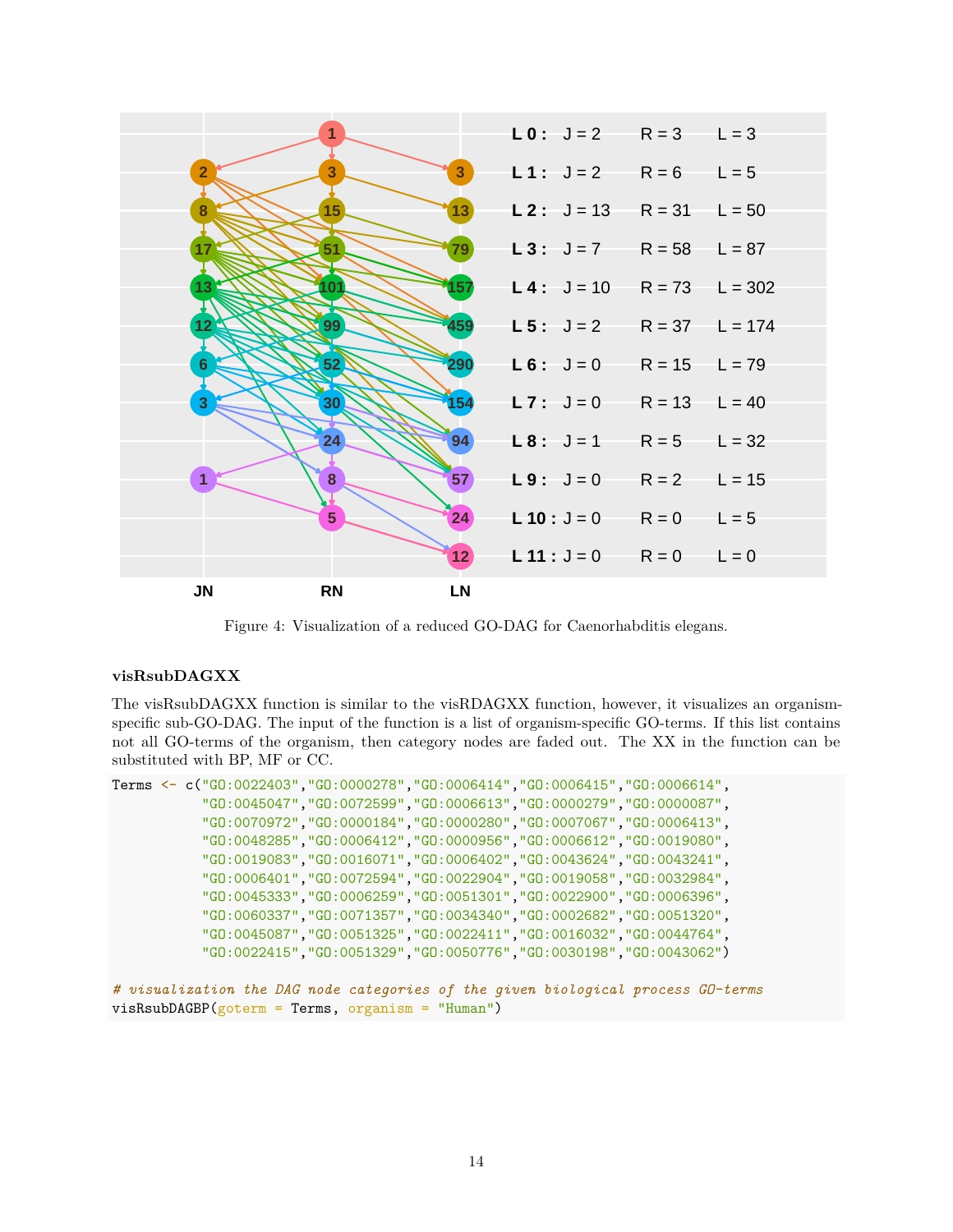

<span id="page-14-1"></span>Figure 5: Visualization of a reduced sub-GO-DAG of BPs for Human.

### <span id="page-14-0"></span>**distRankingGO**

Given a list of GO-terms, the function provides ranking for the GO-terms according to the distance between the GO-terms hierarchy level and the maximal depth of paths in the GO-DAG passing through these GO-terms. The function provides options for "BP," "MF" and "CC" ontology.

```
Terms <- c("GO:0000278","GO:0006414","GO:0022403","GO:0006415","GO:0006614",
           "GO:0045047","GO:0072599","GO:0006613","GO:0000184","GO:0070972",
           "GO:0006413","GO:0000087","GO:0000280","GO:0000279","GO:0006612",
           "GO:0000956","GO:0048285","GO:0019080","GO:0019083","GO:0043624",
           "GO:0006402","GO:0032984","GO:0006401","GO:0072594","GO:0019058",
           "GO:0051301","GO:0016071","GO:0006412","GO:0002682","GO:0022411",
           "GO:0001775","GO:0046649","GO:0045321","GO:0050776","GO:0007155",
           "GO:0022610","GO:0060337","GO:0071357","GO:0034340","GO:0016032",
           "GO:0044764","GO:0006396","GO:0010564","GO:0002684","GO:0006259",
           "GO:0051249","GO:0045087")
# Ordering of the GO-terms in the list
distRankingGO(goterm = Terms, domain = "BP", plot = TRUE)
#> $`GO-terms_ranking`
#> [1] "GO:0022610" "GO:0001775" "GO:0007155" "GO:0002682" "GO:0045321"
#> [6] "GO:0046649" "GO:0050776" "GO:0002684" "GO:0000278" "GO:0051301"
#> [11] "GO:0048285" "GO:0010564" "GO:0051249" "GO:0000280" "GO:0016032"
```
#> [16] "GO:0022411" "GO:0032984" "GO:0006259" "GO:0043624" "GO:0044764"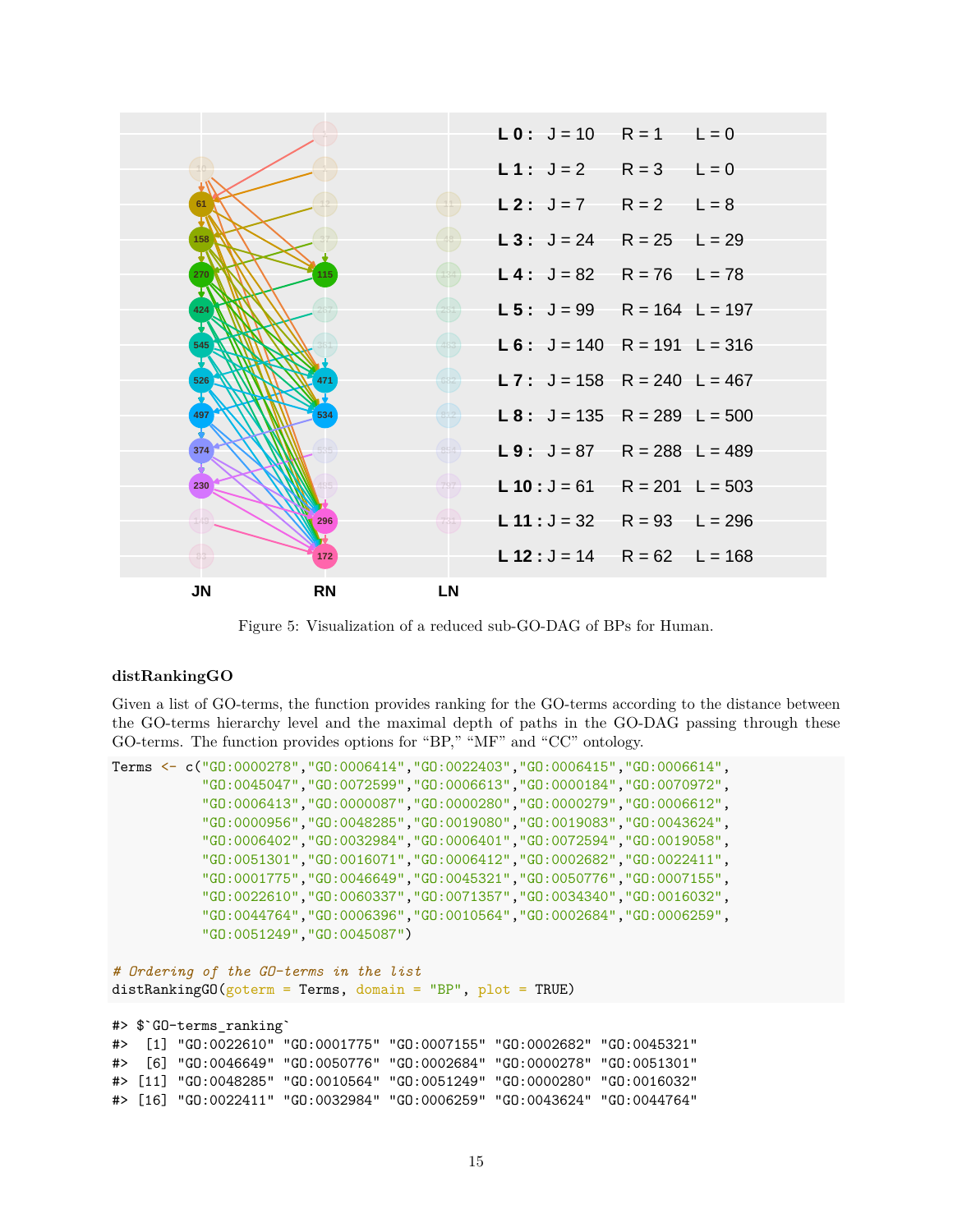```
#> [21] "GO:0019080" "GO:0006401" "GO:0072594" "GO:0019058" "GO:0016071"
#> [26] "GO:0006412" "GO:0006396" "GO:0006402" "GO:0070972" "GO:0006413"
#> [31] "GO:0000956" "GO:0045087" "GO:0072599" "GO:0019083" "GO:0034340"
#> [36] "GO:0006414" "GO:0022403" "GO:0045047" "GO:0006612" "GO:0071357"
#> [41] "GO:0000279" "GO:0060337" "GO:0006415" "GO:0006613" "GO:0000184"
#> [46] "GO:0000087" "GO:0006614"
#>
#> $indices_of_ranking
#> [1] 36 31 35 29 33 32 34 44 1 26 17 43 46 13 40 30 22 45 20 41 18 23 24 25 27
#> [26] 28 42 21 10 11 16 47 7 19 39 2 3 6 15 38 14 37 4 8 9 12 5
#>
#> $distance
#> [1] 18 17 17 16 16 15 15 15 14 14 13 13 13 12 12 11 10 10 9 9 8 8 8 8 8
#> [26] 8 8 7 6 6 6 6 5 5 5 4 4 4 4 4 3 3 2 2 2 2 1
#>
```




<span id="page-15-0"></span>Figure 6: The hierarchy levels for a list of GO-terms (y-axis) are shown in purple and the hierarchy levels for the maximal depth of paths in the GO-DAG passing through these GO-terms is shown in red.

The function produced as output the ranked GO-terms, the indices of the ranking (indices corresponding to the original list), the distance between the GO-terms hierarchy level and the maximal depth of paths in the GO-DAG passing through these GO-terms and a visualisation of the ranking. The GO-terms are ranked according to the distance between the two points (purple and red) shown in Figure [6.](#page-15-0)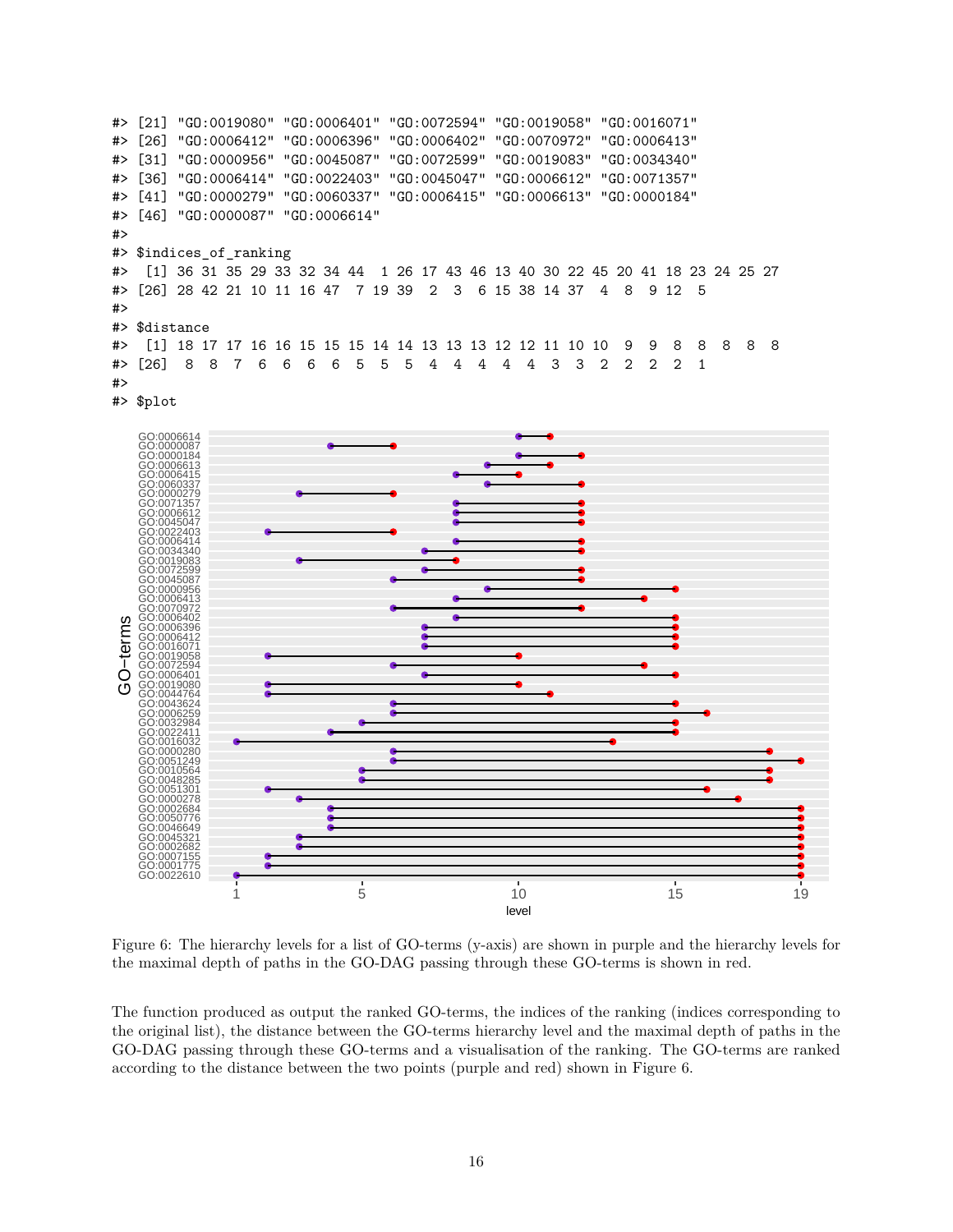#### <span id="page-16-0"></span>**scoreRankingGO**

The function scoreRankingGO is similar to the distRankingGO function because both function provide ordering for a given list of GO-terms. The difference is scoreRankingGO rank the GO-terms according to a score which is computed using Equation [1.](#page-16-2)

<span id="page-16-2"></span>
$$
score = \frac{level(GO)}{level_{max}(GO)} \times \frac{level(GO)}{level_{GO-DAG}(GO)}\tag{1}
$$

The function produced as output the ranked GO-terms, the indices of the ranking (indices corresponding to the original list), the scores of each GO-terms and a visualisation of the ranking.

```
Terms <- c("GO:0000278","GO:0006414","GO:0022403","GO:0006415","GO:0006614",
           "GO:0045047","GO:0072599","GO:0006613","GO:0000184","GO:0070972",
           "GO:0006413","GO:0000087","GO:0000280","GO:0000279","GO:0006612",
           "GO:0000956","GO:0048285","GO:0019080","GO:0019083","GO:0006402",
           "GO:0032984","GO:0006401","GO:0072594","GO:0019058","GO:0051301",
           "GO:0016071","GO:0006412","GO:0002682","GO:0022411","GO:0001775",
           "GO:0046649","GO:0045321","GO:0050776","GO:0007155","GO:0060337",
           "GO:0071357","GO:0034340","GO:0016032","GO:0006396","GO:0010564",
           "GO:0002684","GO:0006259","GO:0051249","GO:0045087")
# Ordering of the GO-terms in the list
scoreRankingGO(goterm = Terms, domain = "BP", plot = FALSE)#> $GO_terms_ranking
#> [1] "GO:0016032" "GO:0001775" "GO:0007155" "GO:0051301" "GO:0019080"
#> [6] "GO:0019058" "GO:0002682" "GO:0045321" "GO:0000278" "GO:0022403"
#> [11] "GO:0046649" "GO:0050776" "GO:0002684" "GO:0022411" "GO:0019083"
#> [16] "GO:0048285" "GO:0010564" "GO:0000279" "GO:0032984" "GO:0051249"
#> [21] "GO:0000280" "GO:0006259" "GO:0072594" "GO:0000087" "GO:0070972"
#> [26] "GO:0045087" "GO:0006401" "GO:0016071" "GO:0006412" "GO:0006396"
#> [31] "GO:0072599" "GO:0034340" "GO:0006402" "GO:0006413" "GO:0006414"
#> [36] "GO:0045047" "GO:0006612" "GO:0071357" "GO:0000956" "GO:0006415"
#> [41] "GO:0060337" "GO:0006613" "GO:0000184" "GO:0006614"
#>
#> $indices_of_ranking
#> [1] 38 30 34 25 18 24 28 32 1 3 31 33 41 29 19 17 40 14 21 43 13 42 23 12 10
#> [26] 44 22 26 27 39 7 37 20 11 2 6 15 36 16 4 35 8 9 5
#>
#> $score
#> [1] 0.004048583 0.011080332 0.011080332 0.013157895 0.021052632 0.021052632
#> [7] 0.024930748 0.024930748 0.027863777 0.035087719 0.044321330 0.044321330
#> [13] 0.044321330 0.056140351 0.059210526 0.073099415 0.073099415 0.078947368
#> [19] 0.087719298 0.099722992 0.105263158 0.118421053 0.135338346 0.140350877
#> [25] 0.157894737 0.157894737 0.171929825 0.171929825 0.171929825 0.171929825
#> [31] 0.214912281 0.214912281 0.224561404 0.240601504 0.280701754 0.280701754
#> [37] 0.280701754 0.280701754 0.284210526 0.336842105 0.355263158 0.387559809
#> [43] 0.438596491 0.478468900
```
#### <span id="page-16-1"></span>**prioritizedGOTerms**

Given a vector of GO-terms, this function prioritizes the GO-terms by expoiting the structure of a DAG. Starting from the GO-term on the highest level and searching all the paths to the root node iteratively. If the argument "sp" is TRUE, only shortest paths are used, otherwise all paths. If any GO-terms in the input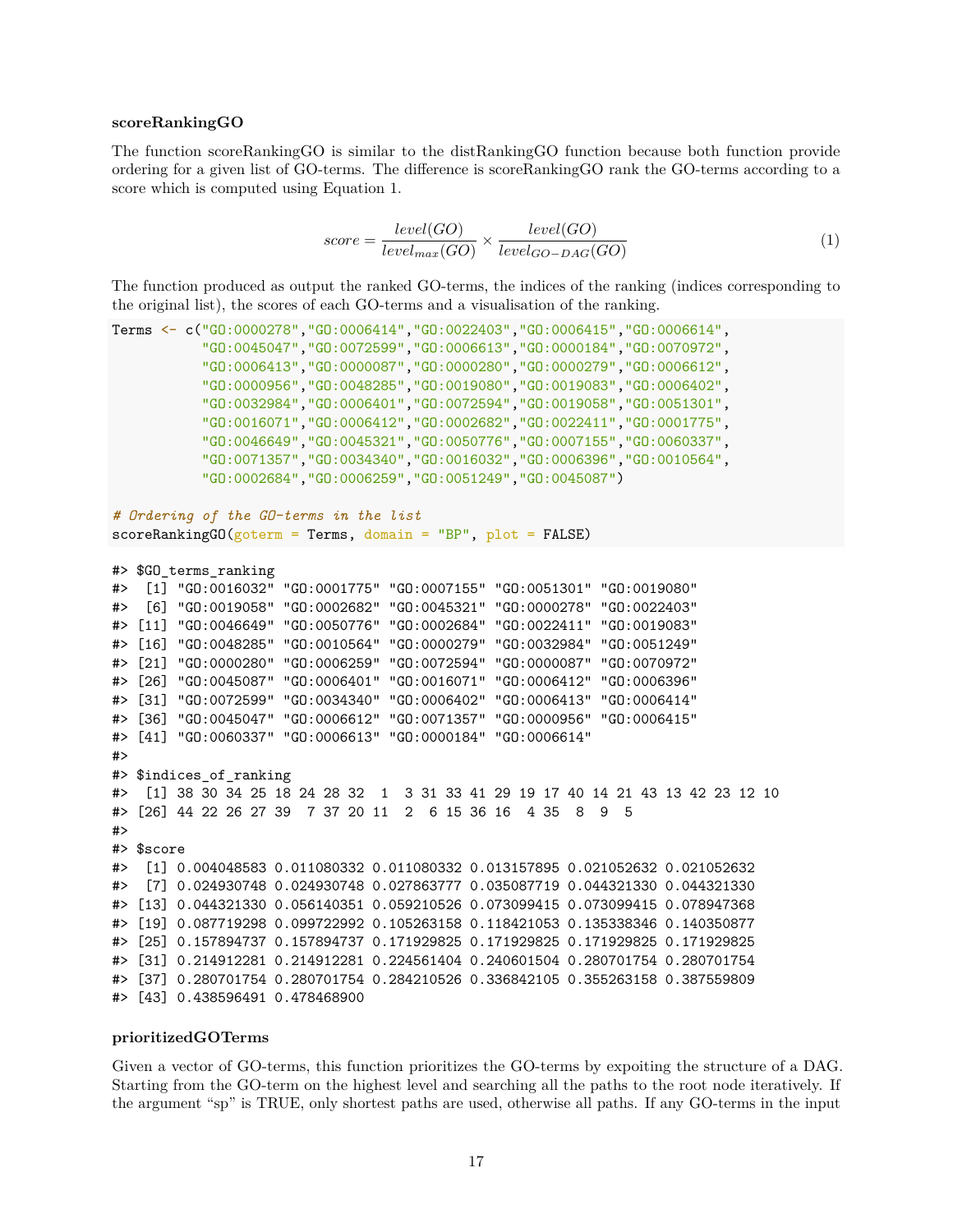vector are found along this path, these GO-terms are removed. This is because the GO-term at the end of a path is more specific than the GO-terms along the path. For an organism, the GO-terms of that organism are used for the prioritization. If the organism argument is NULL then all the (non-retired) GO-terms from a particular ontology are used in the ranking.

```
Terms <- c("GO:0042254", "GO:0022613", "GO:0034470", "GO:0006364", "GO:0016072",
         "GO:0034660", "GO:0006412", "GO:0006396", "GO:0007005", "GO:0032543",
         "GO:0044085", "GO:0044281", "GO:0044257", "GO:0030163", "GO:0006082",
         "GO:0044248", "GO:0006519", "GO:0009056", "GO:0019752", "GO:0043436")
# We Prioritize the given biological process GO-terms
prioritizedGOTerms(1st = Terms, organism = "Human", sp = TRUE, domain = "BP")
#> $HF
#> [1] "GO:0006364" "GO:0032543" "GO:0044257" "GO:0007005" "GO:0019752"
#>
#> $rankHF
#> GO:0006364 GO:0032543 GO:0044257 GO:0007005 GO:0019752
#> 8 7 5 4 4
#>
#> $HI
#> [1] "GO:0042254" "GO:0022613" "GO:0034470" "GO:0006364" "GO:0016072"
#> [6] "GO:0034660" "GO:0006412" "GO:0006396" "GO:0007005" "GO:0032543"
#> [11] "GO:0044085" "GO:0044257" "GO:0030163" "GO:0006082" "GO:0044248"
#> [16] "GO:0006519" "GO:0019752" "GO:0043436"
#>
#> $rankHI
#> GO:0006364 GO:0034470 GO:0016072 GO:0032543 GO:0034660 GO:0006412 GO:0006396
#> 8 7 7 7 6 6 6
#> GO:0044257 GO:0042254 GO:0007005 GO:0030163 GO:0019752 GO:0022613 GO:0043436
#> 5 4 4 4 4 3 3
#> GO:0044085 GO:0006082 GO:0044248
#> 2 2 2
#>
#> attr(,"class")
#> [1] "GOxploreR" "GPrior"
```
#### <span id="page-17-0"></span>**GO4Organism**

This function gives all the GO-terms association with an organism and their corresponding GO-levels.

```
# All the biological process gene association GO-terms for Human and their GO-level
head(G040rganism(organism = "Human", domain = "BP"))
```
#> GO ID Level #> 1 GO:0008150 0 #> 2 GO:0043312 9 #> 3 GO:0002576 8 #> 4 GO:0006805 5 #> 5 GO:0009168 10 #> 6 GO:0007155 2

*# All the molecular function gene association GO-terms for Mouse and their GO-level*  $head(G040rganism(organism = "Mouse", domain = "MF"))$ 

#> GO ID Level